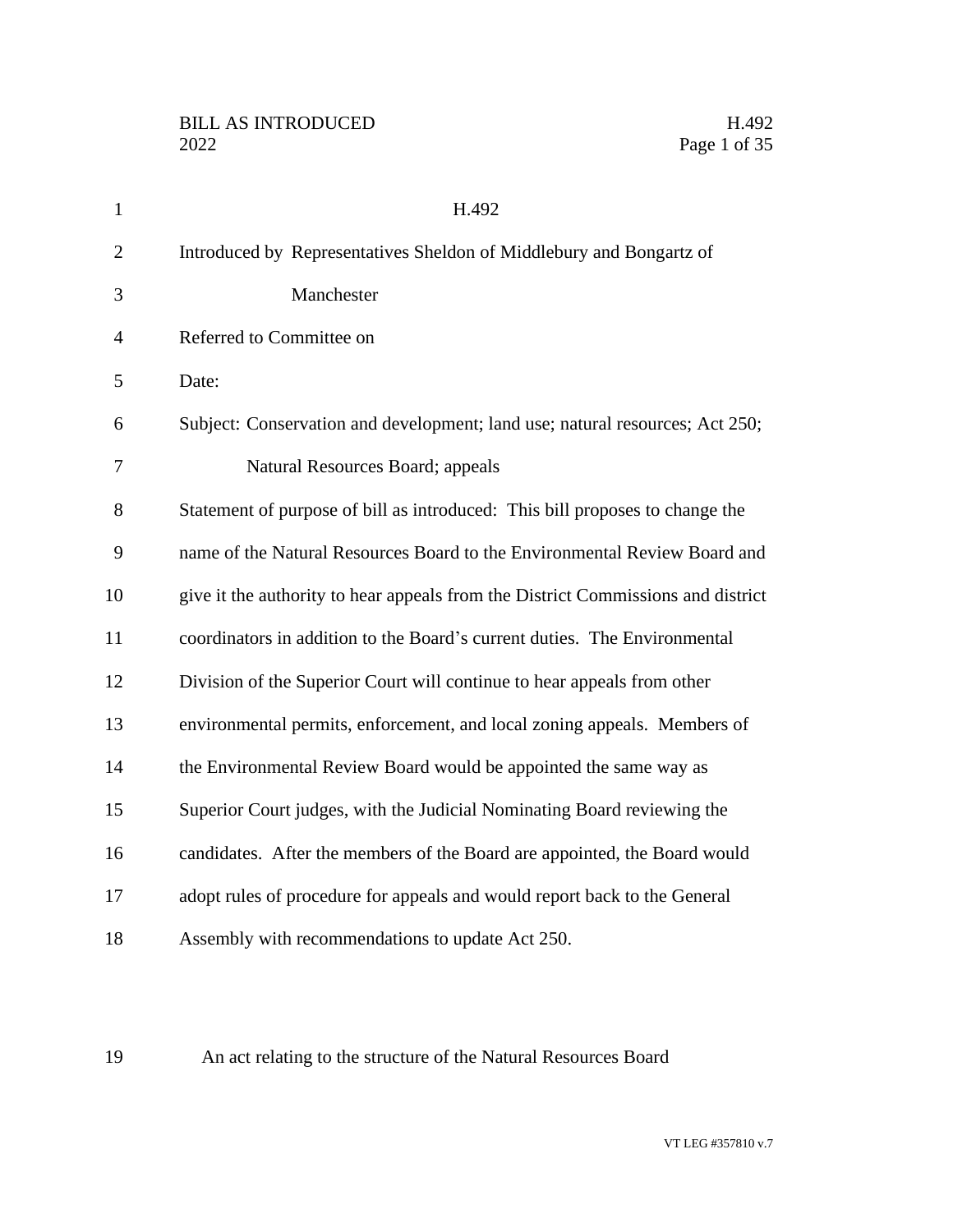| $\mathbf{1}$   | It is hereby enacted by the General Assembly of the State of Vermont:            |
|----------------|----------------------------------------------------------------------------------|
| $\overline{2}$ | *** Natural Resources Board ***                                                  |
| 3              | Sec. 1. 10 V.S.A. § 6021 is amended to read:                                     |
| 4              | § 6021. BOARD; VACANCY,; REMOVAL                                                 |
| 5              | (a) A Natural Resources The Environmental Review Board is created to             |
| 6              | administer the Act 250 program and hear appeals.                                 |
| 7              | (1) The Board shall consist of five members nominated, appointed by              |
| 8              | the Governor, with the advice and consent of the Senate, and confirmed in the    |
| 9              | manner of a Superior Court judge so that one appointment expires in each year.   |
| 10             | The Chair shall be a full-time position, and the other four members shall be     |
| 11             | half-time positions. In making these appointments, the Governor and the          |
| 12             | Senate shall give consideration to candidates shall be sought who have           |
| 13             | experience, expertise, or skills relating to the environment or land use one or  |
| 14             | more of the following areas: environmental science, natural resources law and    |
| 15             | policy, land use planning, community planning, or environmental justice.         |
| 16             | (A) The Governor shall appoint a chair of the Board, a position that             |
| 17             | shall be a full-time position Board membership shall reflect, to the extent      |
| 18             | possible, the racial, ethnic, gender, and geographic diversity of the State.     |
| 19             | (B) Following initial appointments, the members, except for the                  |
| 20             | Chair, shall be appointed for terms of four five years. The initial appointments |
| 21             | shall be for staggered terms.                                                    |
|                |                                                                                  |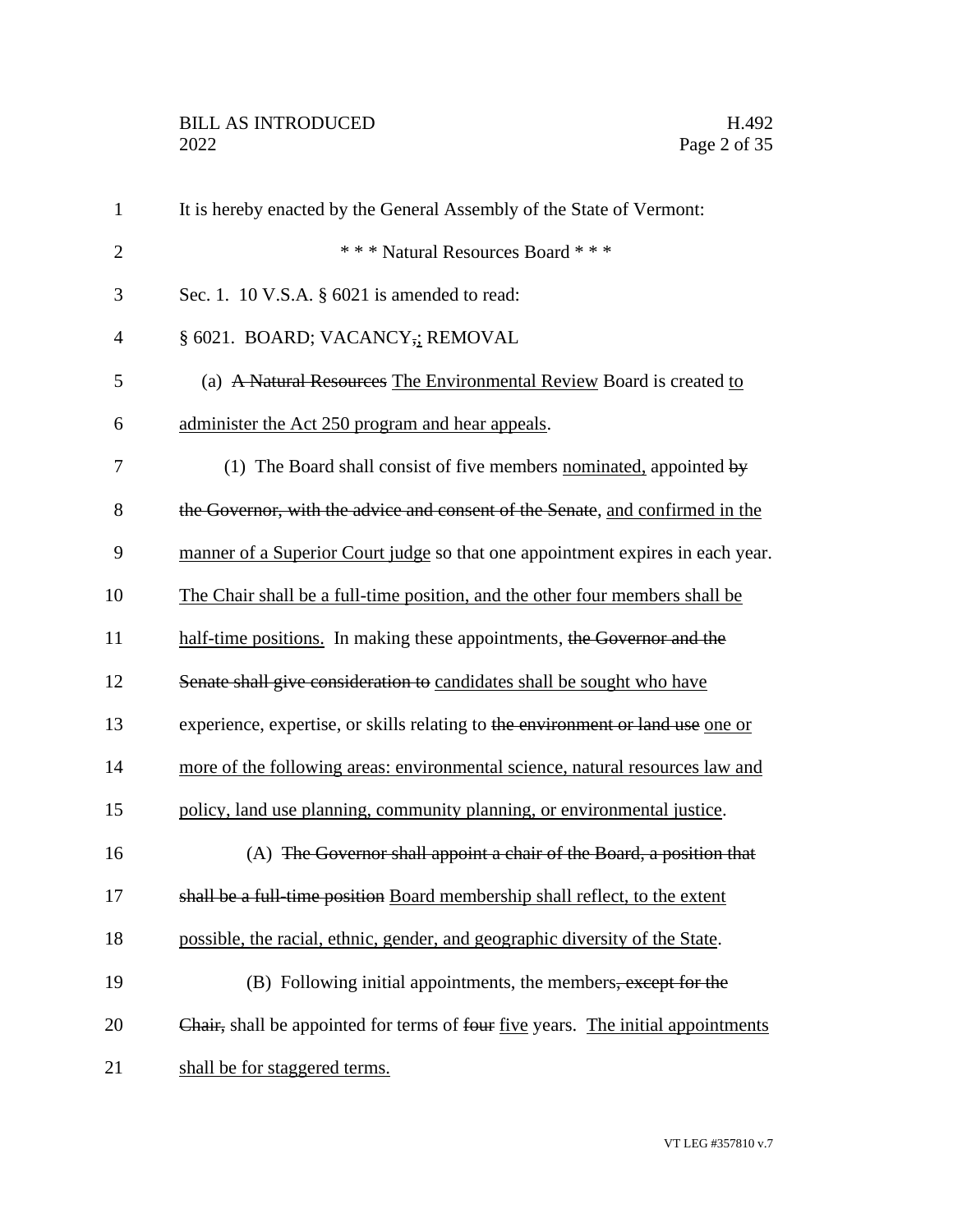# BILL AS INTRODUCED H.492<br>2022 Page 3 of 35

| 1              | (2) The Governor shall appoint up to five persons, with preference given         |
|----------------|----------------------------------------------------------------------------------|
| $\overline{2}$ | to former Environmental Board, Natural Resources Board, or District              |
| 3              | Commission members, with the advice and consent of the Senate, to serve as       |
| $\overline{4}$ | alternates for Board members.                                                    |
| 5              | (A) Alternates shall be appointed for terms of four years, with initial          |
| 6              | appointments being staggered.                                                    |
| 7              | (B) The Chair of the Board may assign alternates to sit on specific              |
| 8              | matters before the Board in situations where fewer than five members are         |
| 9              | available to serve. [Repealed.]                                                  |
| 10             | (b) Any vacancy occurring in the membership of the Board shall be filled         |
| 11             | by the Governor for the unexpired portion of the term Terms; vacancy;            |
| 12             | succession. The term of each appointment subsequent to the initial               |
| 13             | appointments described in subsection (a) of this section shall be five years.    |
| 14             | Any appointment to fill a vacancy shall be for the unexpired portion of the      |
| 15             | term vacated. A member may seek reappointment under the terms of this            |
| 16             | section.                                                                         |
| 17             | (c) Removal. Notwithstanding the provisions of 3 V.S.A. § 2004, members          |
| 18             | shall only be removable for cause only, except the Chair, who shall serve at the |
| 19             | pleasure of the Governor after notice and a hearing.                             |
| 20             | (d) Disqualified members. The Chair of the Board, upon request of the            |
| 21             | Chair of a District Commission, may appoint and assign former Commission         |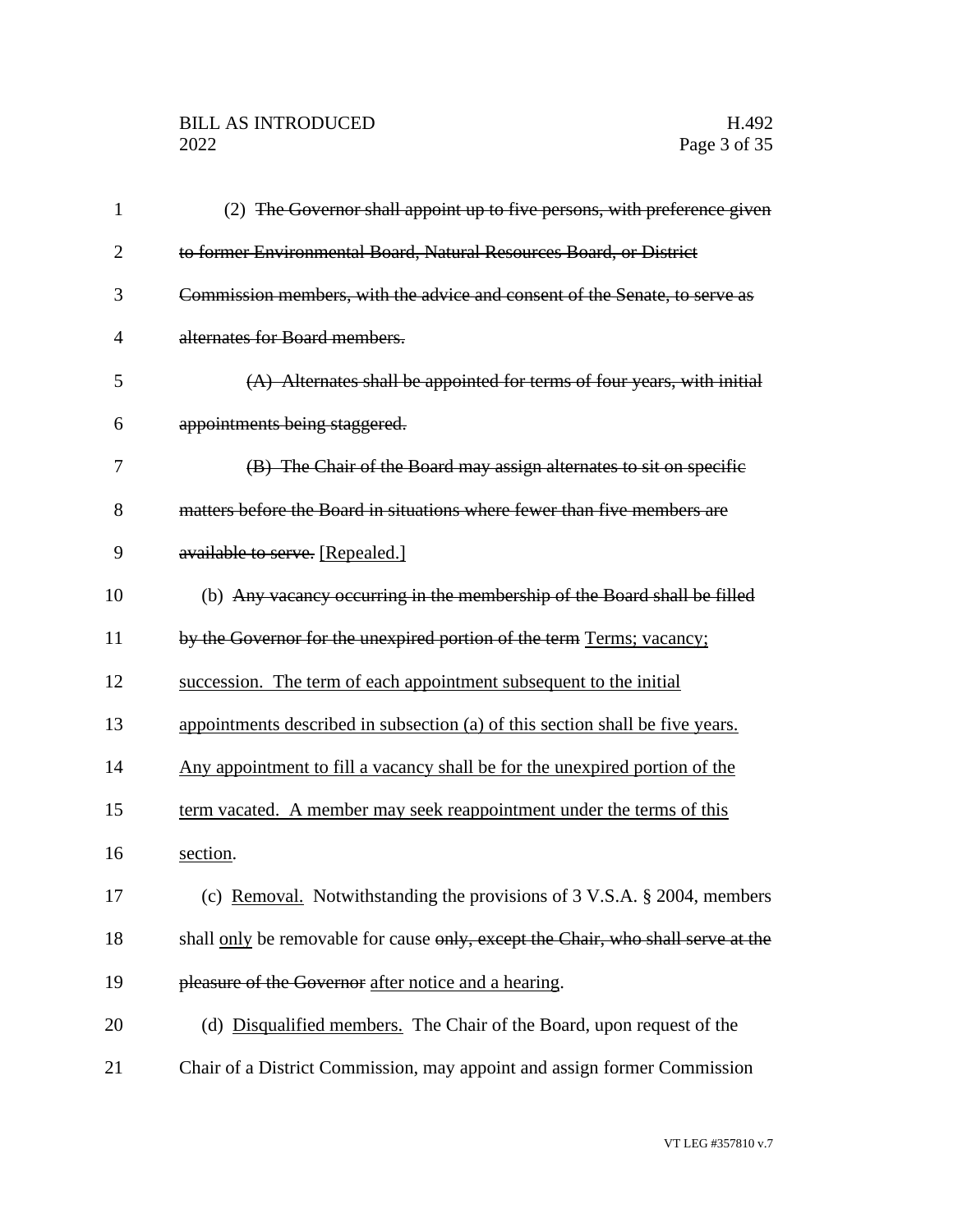| $\mathbf{1}$   | members to sit on specific Commission cases when some or all of the regular      |
|----------------|----------------------------------------------------------------------------------|
| $\overline{2}$ | members and alternates of the District Commission are disqualified or            |
| 3              | otherwise unable to serve.                                                       |
| $\overline{4}$ | (e) Retirement from office. When a Board member who hears all or a               |
| 5              | substantial part of a case retires from office before the case is completed, the |
| 6              | member shall remain a member of the Board for the purpose of concluding and      |
| 7              | deciding that case and signing the findings and judgments involved. A retiring   |
| 8              | Chair shall also remain a member for the purpose of certifying questions of law  |
| 9              | if a party appeals to the Supreme Court.                                         |
| 10             | (f) Completion of case. A case shall be deemed completed when the Board          |
| 11             | enters a final decision even though that decision is appealed to the Supreme     |
| 12             | Court and remanded by that Court.                                                |
| 13             | (g) Court of record; jurisdiction. The Board shall have the powers of a          |
| 14             | court of record in the determination and adjudication of all matters within its  |
| 15             | jurisdiction. It may initiate proceedings on any matter within its jurisdiction. |
| 16             | It may render judgments and enforce the same by any suitable process issuable    |
| 17             | by courts in this State. An order issued by the Board on any matter within its   |
| 18             | jurisdiction shall have the effect of a judicial order. The Board's jurisdiction |
| 19             | shall include:                                                                   |
| 20             | (1) the issuance of declaratory rulings on the applicability of this chapter     |
| 21             | and rules or orders issued under this chapter, pursuant to 3 V.S.A. § 808; and   |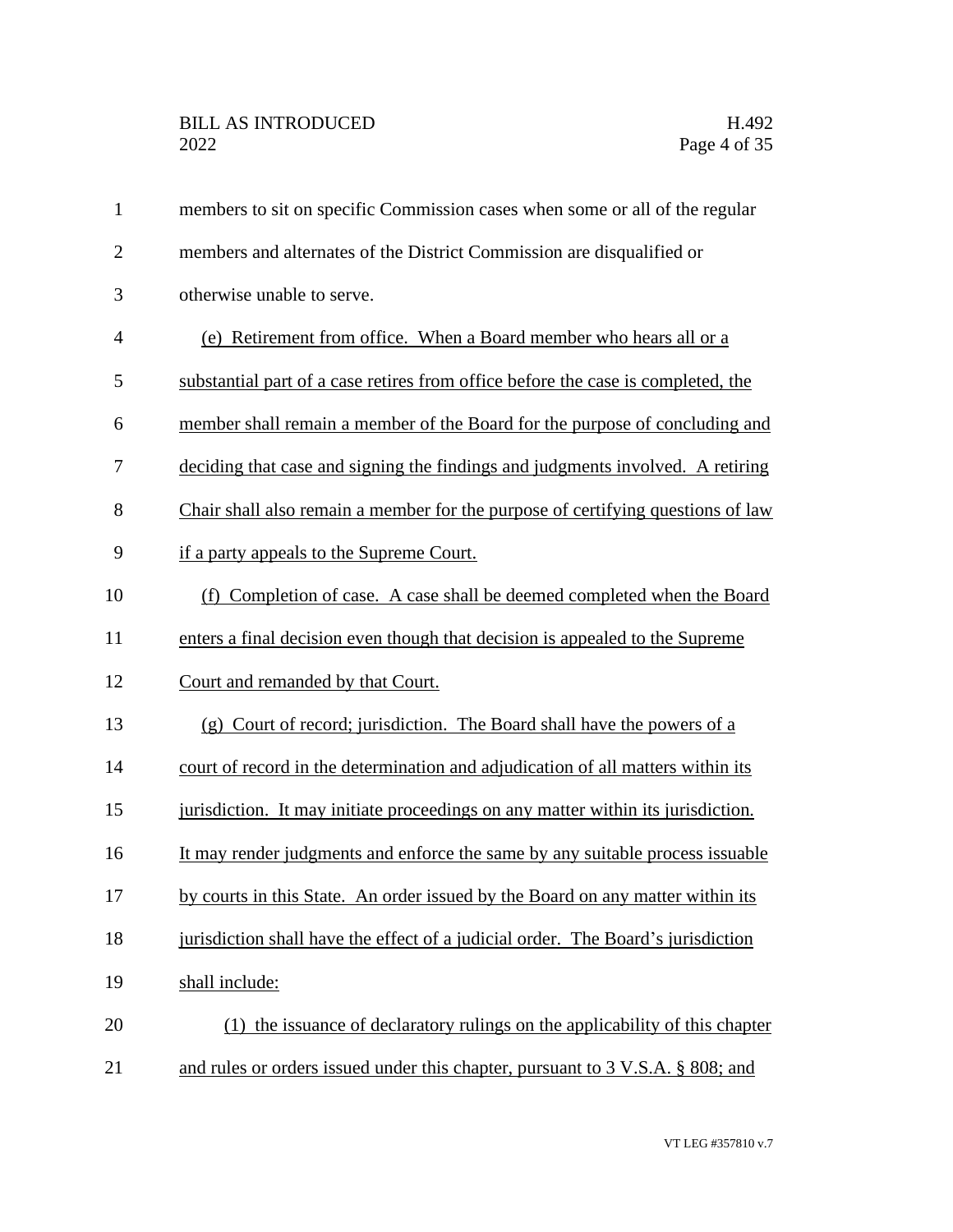| $\mathbf{1}$   | (2) the issuance of decisions on appeals pursuant to sections 6007 and              |
|----------------|-------------------------------------------------------------------------------------|
| $\overline{2}$ | 6089 of this title.                                                                 |
| 3              | (h) Hearing officers. One Board member or employee of the Board duly                |
| $\overline{4}$ | appointed by the Chair of the Board may inquire into and examine any matter         |
| 5              | within the jurisdiction of the Board.                                               |
| 6              | (1) A hearing officer may hold any hearing on any matter within the                 |
| 7              | jurisdiction of the Board.                                                          |
| 8              | (2) Hearings conducted by a hearing officer shall be in accordance with             |
| 9              | 3 V.S.A. §§ 809–816. A hearing officer may administer oaths and exercise the        |
| 10             | powers of the Board necessary to hear and determine a matter for which the          |
| 11             | officer was appointed. A hearing officer shall report findings of fact in writing   |
| 12             | to the Board in the form of a proposal for decision. A copy shall be served         |
| 13             | upon the parties pursuant to $3 \text{ V.S.A.}$ § 811. However, judgment on those   |
| 14             | findings shall be rendered only by a majority of the Board.                         |
| 15             | (3) The hearing officer shall report findings of fact and conclusions of            |
| 16             | <u>law in writing to the Board. A copy of the proposed decision shall be served</u> |
| 17             | on the parties pursuant to 3 V.S.A. § 811 but shall be subject to a final decision  |
| 18             | by the Board. The parties shall have 15 days to request oral argument before        |
| 19             | the Board.                                                                          |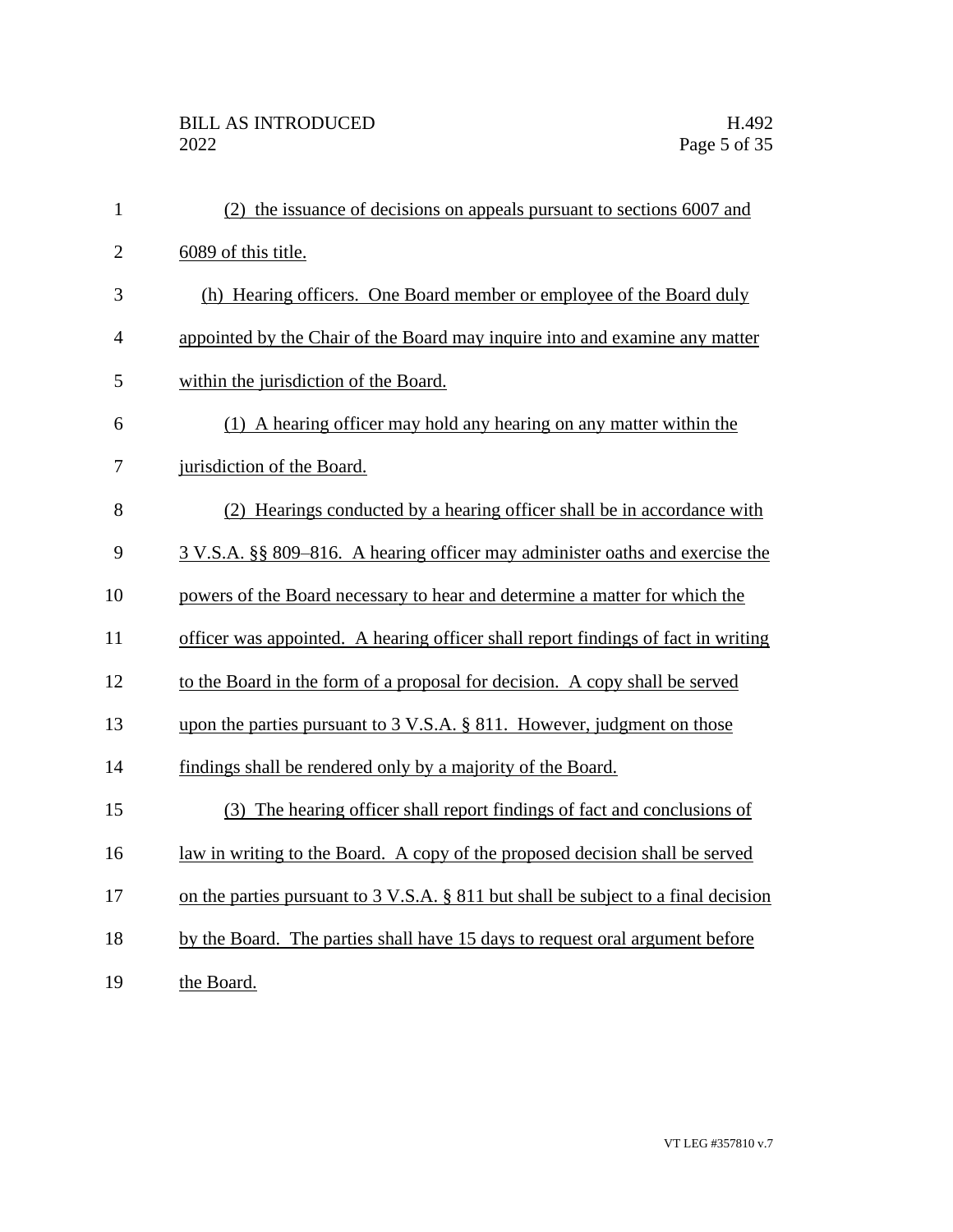Sec. 2. 10 V.S.A. § 6025 is amended to read: § 6025. RULES (a) The Board may adopt rules of procedure for itself and the District Commissions. The Board shall adopt rules of procedure that govern appeals and other contested cases before it and are consistent with this chapter.  $***$ 7 Sec. 3. 10 V.S.A. § 6027 is amended to read: § 6027. POWERS (a) The Board and District Commissions each shall have supervisory authority in environmental matters respecting projects within their jurisdiction and shall apply their independent judgment in determining facts and interpreting law. Each shall have the power, with respect to any matter within its jurisdiction, to: (1) administer oaths, take depositions, subpoena and compel the attendance of witnesses, and require the production of evidence; (2) allow parties to enter upon lands of other parties for the purposes of inspecting and investigating conditions related to the matter before the Board or Commission; (3) enter upon lands for the purpose of conducting inspections, investigations, examinations, tests, and site evaluations as it deems necessary 21 to verify information presented in any matter within its jurisdiction; and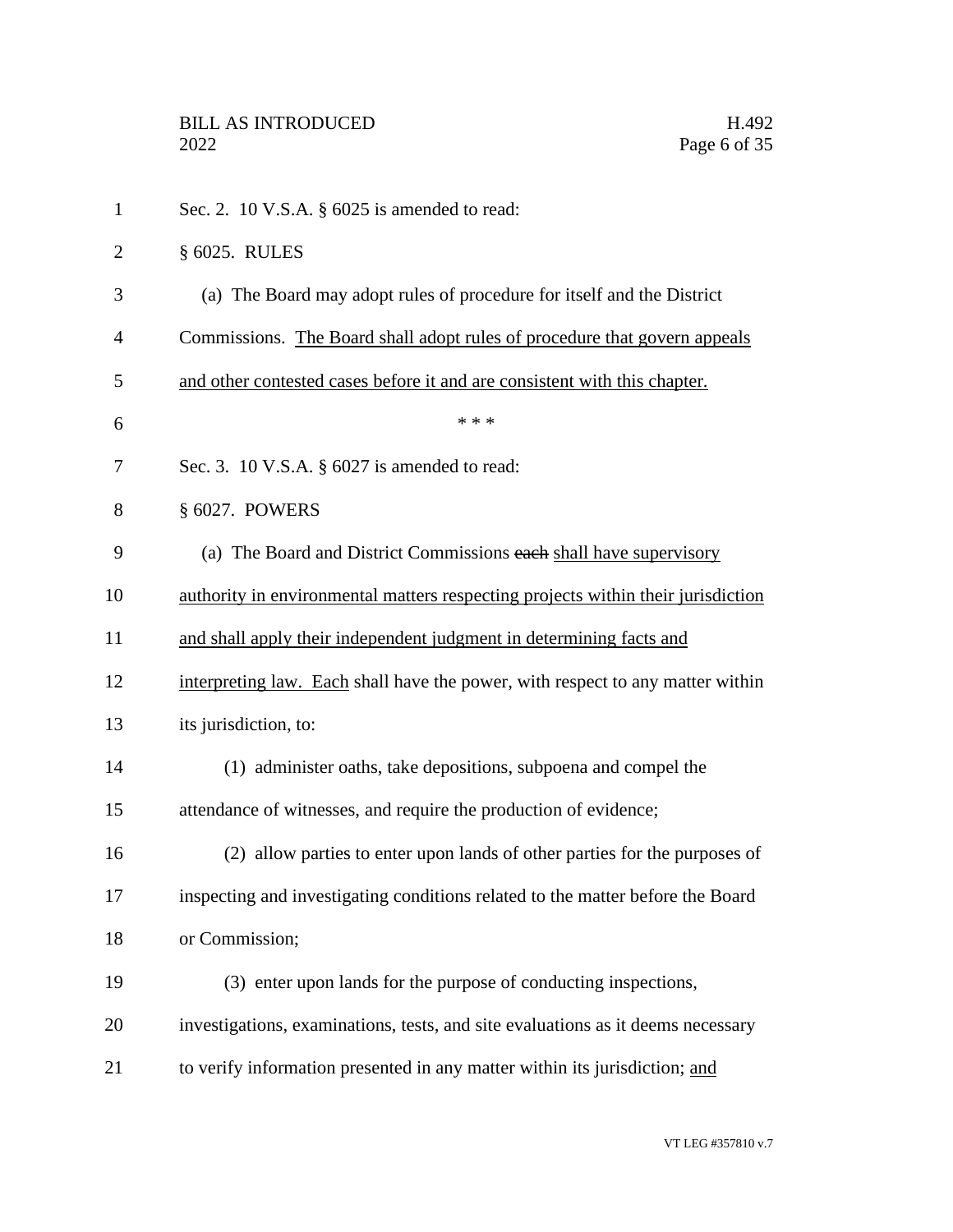(4) apply for and receive grants from the federal government and from other sources. (b) The powers granted under this chapter are additional to any other 4 powers which that may be granted by other legislation. (c) The Natural Resources Board may designate or shall establish such regional offices as it deems necessary in each district established pursuant to subsection 6026(a) of this title to implement the provisions of this chapter and 8 the rules adopted hereunder. Each regional office shall have at least one 9 District Coordinator working in it. The Natural Resources Board may designate or require a regional planning commission to receive applications, provide administrative assistance, perform investigations, and make recommendations. (d) At the request of a District Commission, if the Board Chair determines that the workload in the requesting district is likely to result in unreasonable delays or that the requesting District Commission is disqualified to hear a case, the Chair may authorize the District Commission of another district to sit in the requesting district to consider one or more applications. 18 (e) The Natural Resources Board may by rule allow joint hearings to be conducted with specified State agencies or specified municipalities. (f) The Board may publish or contract to publish annotations and indices of 21 its decisions, the decisions of the Environmental Division and the Supreme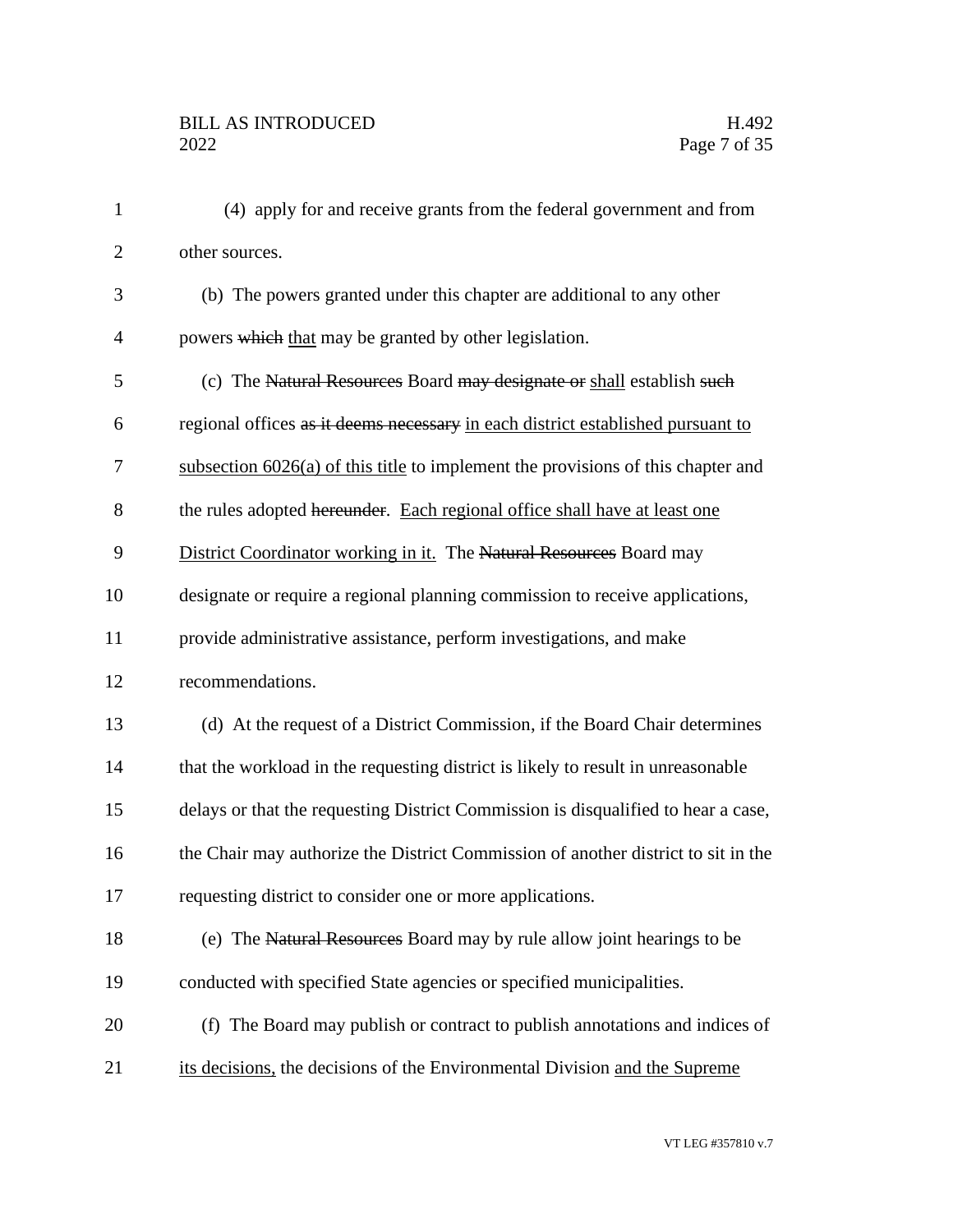| $\mathbf{1}$   | Court, and the text of those decisions. The published product shall be available  |
|----------------|-----------------------------------------------------------------------------------|
| $\overline{2}$ | at a reasonable rate to the general public and at a reduced rate to libraries and |
| 3              | governmental bodies within the State.                                             |
| $\overline{4}$ | (g) The Natural Resources Board shall manage the process by which land            |
| 5              | use permits are issued under section 6086 of this title, may initiate enforcement |
| 6              | on related matters, under the provisions of chapters 201 and 211 of this title,   |
| 7              | and may petition the Environmental Division initiate and hear petitions for       |
| 8              | revocation of land use permits issued under this chapter. Grounds for             |
| 9              | revocation are:                                                                   |
| 10             | (1) noncompliance with this chapter, rules adopted under this chapter, or         |
| 11             | an order that is issued that relates to this chapter;                             |
| 12             | (2) noncompliance with any permit or permit condition;                            |
| 13             | (3) failure to disclose all relevant and material facts in the application or     |
| 14             | during the permitting process;                                                    |
| 15             | (4) misrepresentation of any relevant and material fact at any time;              |
| 16             | (5) failure to pay a penalty or other sums owed pursuant to, or other             |
| 17             | failure to comply with, court order, stipulation agreement, schedule of           |
| 18             | compliance, or other order issued under Vermont statutes and related to the       |
| 19             | permit; or                                                                        |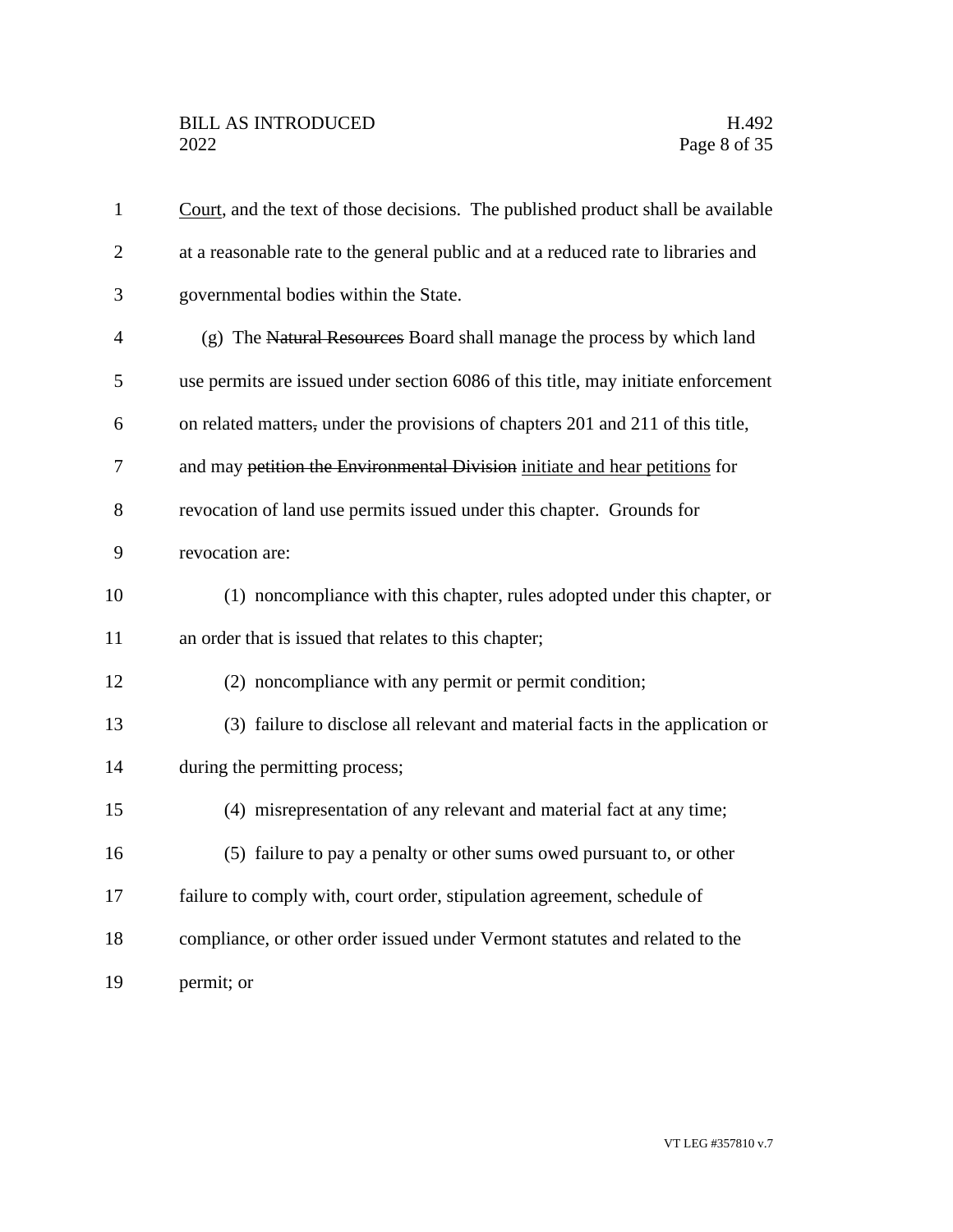# BILL AS INTRODUCED H.492<br>2022 Page 9 of 35

| $\mathbf{1}$   | (6) failure to provide certification of construction costs, as required           |
|----------------|-----------------------------------------------------------------------------------|
| $\overline{2}$ | under subsection $6083a(a)$ of this title, or failure to pay supplemental fees as |
| 3              | required under that section.                                                      |
| 4              | (h) The Natural Resources Board may hear appeals of fee refund requests           |
| 5              | under section 6083a of this title and appeals decisions made by District          |
| 6              | Commissions or district coordinators.                                             |
| 7              | (i) The Chair, subject to the direction of the Board, shall have general          |
| 8              | charge of the offices and employees of the Board and the offices and              |
| 9              | employees of the District Commissions.                                            |
| 10             | (j) The Natural Resources Board may participate as a party in all matters         |
| 11             | before the Environmental Division that relate to land use permits issued under    |
| 12             | this chapter. [Repealed.]                                                         |
| 13             | * * *                                                                             |
| 14             | Sec. 4. 10 V.S.A. $\S$ 6028 is amended to read:                                   |
| 15             | § 6028. COMPENSATION                                                              |
| 16             | Members of the Board and District Commissions shall receive per diem pay          |
| 17             | of \$100.00 and all necessary and actual expenses in accordance with 32 V.S.A.    |
| 18             | \$1010.                                                                           |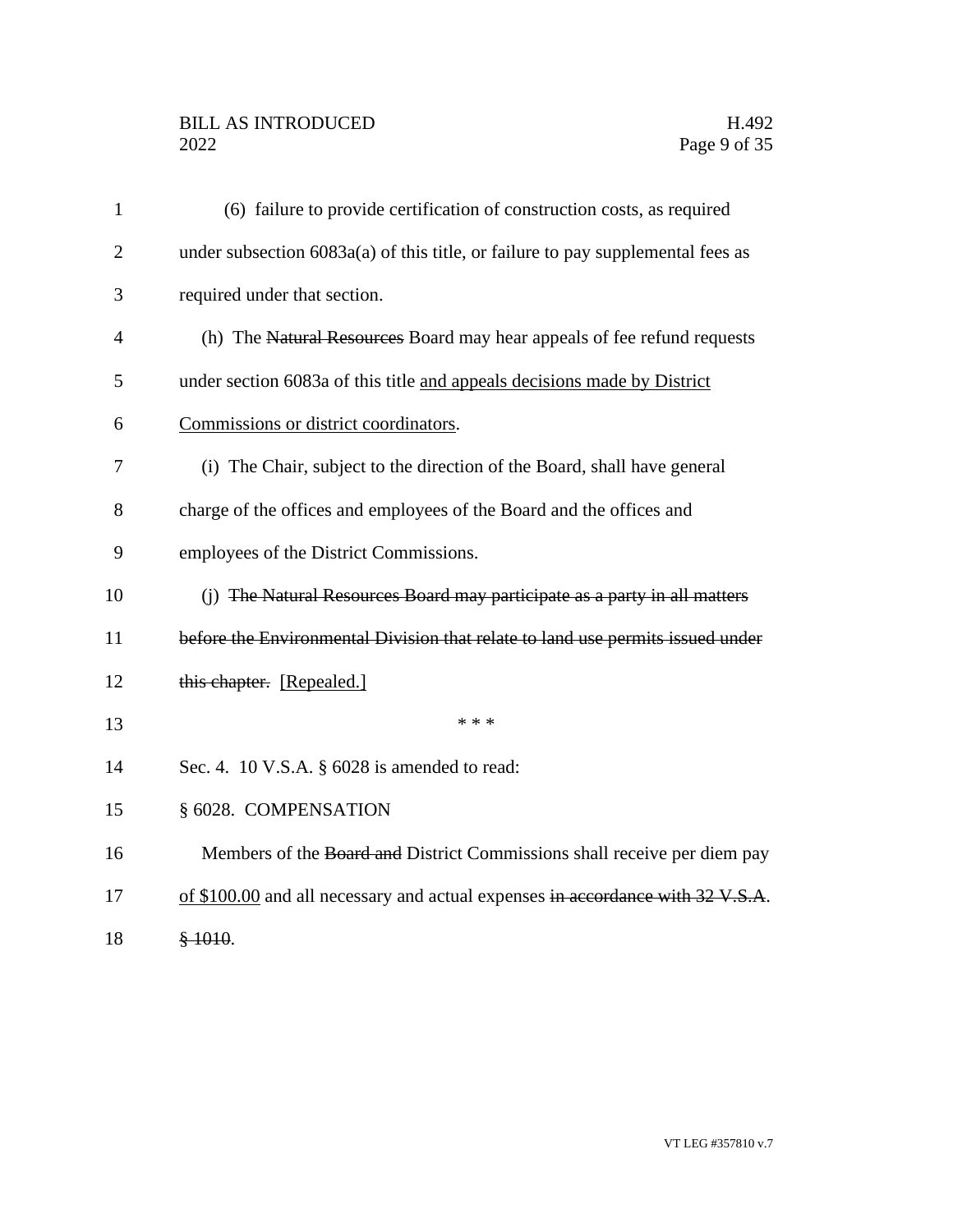| $\mathbf{1}$   | Sec. 5. 10 V.S.A. $\S$ 6084 is amended to read:                                 |
|----------------|---------------------------------------------------------------------------------|
| $\overline{2}$ | § 6084. NOTICE OF APPLICATION; PREAPPLICATION PROCESS;                          |
| 3              | HEARINGS; COMMENCEMENT OF REVIEW                                                |
| $\overline{4}$ | (a) The plans for the construction of any development or subdivision            |
| 5              | subject to the permitting requirements of this chapter must be submitted by the |
| 6              | applicant to the District Commission, municipal and regional planning           |
| 7              | commissions, affected State agencies, and adjoining landowners not less than    |
| 8              | 30 days prior to filing an application under this chapter, unless the municipal |
| 9              | and regional planning commissions and affected State agencies waive this        |
| 10             | requirement.                                                                    |
| 11             | (1) The District Commission may hold a meeting on the proposed plans            |
| 12             | and the municipal or regional planning commission may take one or more of       |
| 13             | the following actions:                                                          |
| 14             | (A) make recommendations to the applicant within 30 days; or                    |
| 15             | (B) once the application is filed with the District Commission, make            |
| 16             | recommendations to the District Commission by the deadline established in the   |
| 17             | applicable provision of this section, Board rule, or scheduling order issued by |
| 18             | the District Commission.                                                        |
| 19             | The application shall address the substantive written comments and<br>(2)       |
| 20             | recommendations made by the planning commissions related to the criteria of     |
| 21             | subsection 6086(a) of this title received by the applicant and the substantive  |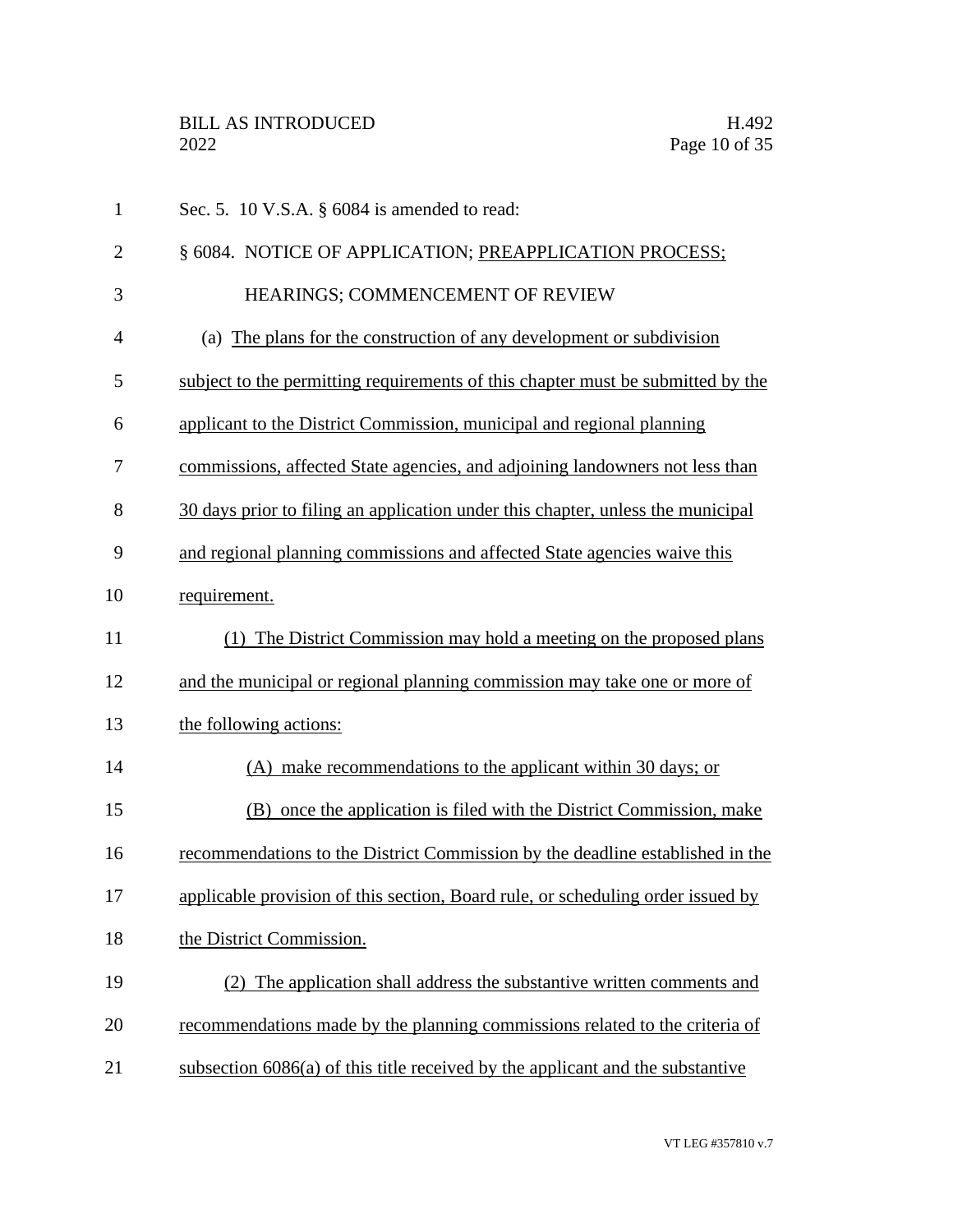| $\mathbf{1}$   | oral comments related to those criteria made at a public hearing under            |
|----------------|-----------------------------------------------------------------------------------|
| $\overline{2}$ | subdivision (1) of this subsection.                                               |
| 3              | (3) This subsection shall not apply to a project that has been designated         |
| $\overline{4}$ | as using simplified procedures pursuant to subdivision $6025(b)(1)$ of this title |
| 5              | or an administrative amendment.                                                   |
| 6              | (b) On or before the date of Upon the filing of an application with the           |
| 7              | District Commission, the applicant District Commission shall send, by             |
| 8              | electronic means, notice and a copy of the initial application to the owner of    |
| 9              | the land if the applicant is not the owner; the municipality in which the land is |
| 10             | located; the municipal and regional planning commissions for the municipality     |
| 11             | in which the land is located; the Vermont Agency of Natural Resources; and        |
| 12             | any adjacent Vermont municipality and municipal and regional planning             |
| 13             | commission if the land is located on a municipal or regional boundary. The        |
| 14             | applicant shall furnish to the District Commission the names of those furnished   |
| 15             | notice by affidavit, and shall post, send by electronic means a copy of the       |
| 16             | notice in to the town clerk's office of the town or towns in which the project    |
| 17             | lies. The town clerk shall post the notice in the town office. The applicant      |
| 18             | shall also provide a list of adjoining landowners to the District Commission.     |
| 19             | Upon request and for good cause, the District Commission may authorize the        |
| 20             | applicant to provide a partial list of adjoining landowners in accordance with    |
| 21             | Board rules.                                                                      |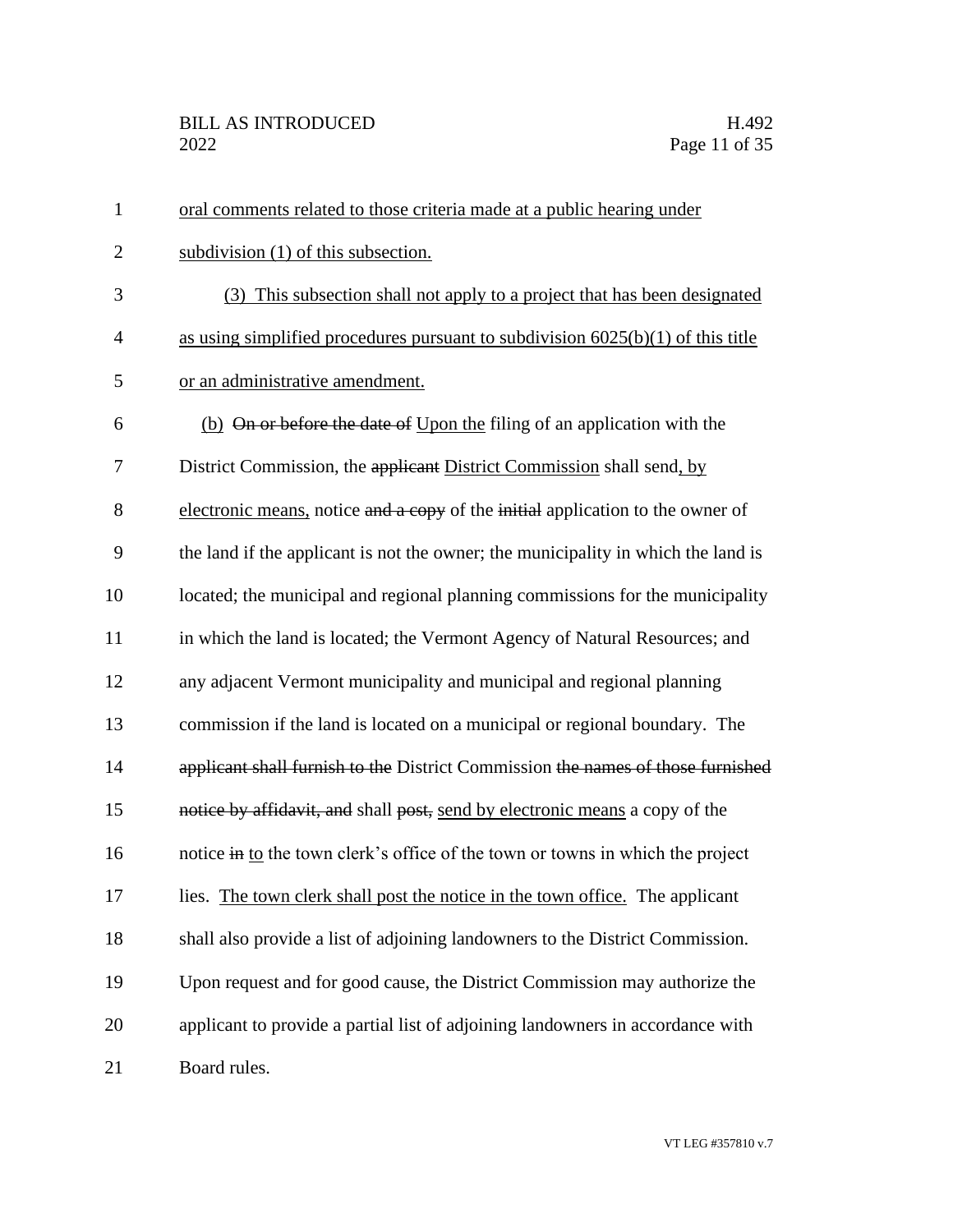# BILL AS INTRODUCED H.492<br>2022 Page 12 of 35

| $\mathbf{1}$   | $\overline{(b)(c)}$ Upon an application being ruled complete, the District Commission                                            |
|----------------|----------------------------------------------------------------------------------------------------------------------------------|
| $\overline{2}$ | shall determine whether to process the application as a major application with                                                   |
| 3              | a required public hearing or process the application as a minor application with                                                 |
| $\overline{4}$ | the potential for a public hearing in accordance with Board rules.                                                               |
| 5              | * * *                                                                                                                            |
| 6              | $\left(\frac{e}{d}\right)$ Anyone required to receive notice of commencement of minor                                            |
| 7              | application review pursuant to subsection $\left(\frac{b}{c}\right)$ of this section may request a                               |
| 8              | hearing by filing a request within the public comment period specified in the                                                    |
| 9              | notice pursuant to Board rules. The District Commission, on its own motion,                                                      |
| 10             | may order a hearing within 20 days of notice of commencement of minor                                                            |
| 11             | application review.                                                                                                              |
| 12             | $\frac{d}{e}$ Any hearing or prehearing conference for a major application shall                                                 |
| 13             | be held within 40 days of receipt of a complete application; or within 20 days                                                   |
| 14             | of the end of the public comment period specified in the notice of minor                                                         |
| 15             | application review if the District Commission determines that it is appropriate                                                  |
| 16             | to hold a hearing for a minor.                                                                                                   |
| 17             | $\frac{\left(\mathbf{e}\right)(f)}{\left(\mathbf{e}\right)(f)}$ Any notice for a major or minor application, as required by this |
| 18             | section, shall also be published by the District Commission in a local                                                           |
| 19             | newspaper generally circulating in the area where the development or                                                             |
| 20             | subdivision is located and on the Board's website not more than ten days after                                                   |
| 21             | receipt of a complete application.                                                                                               |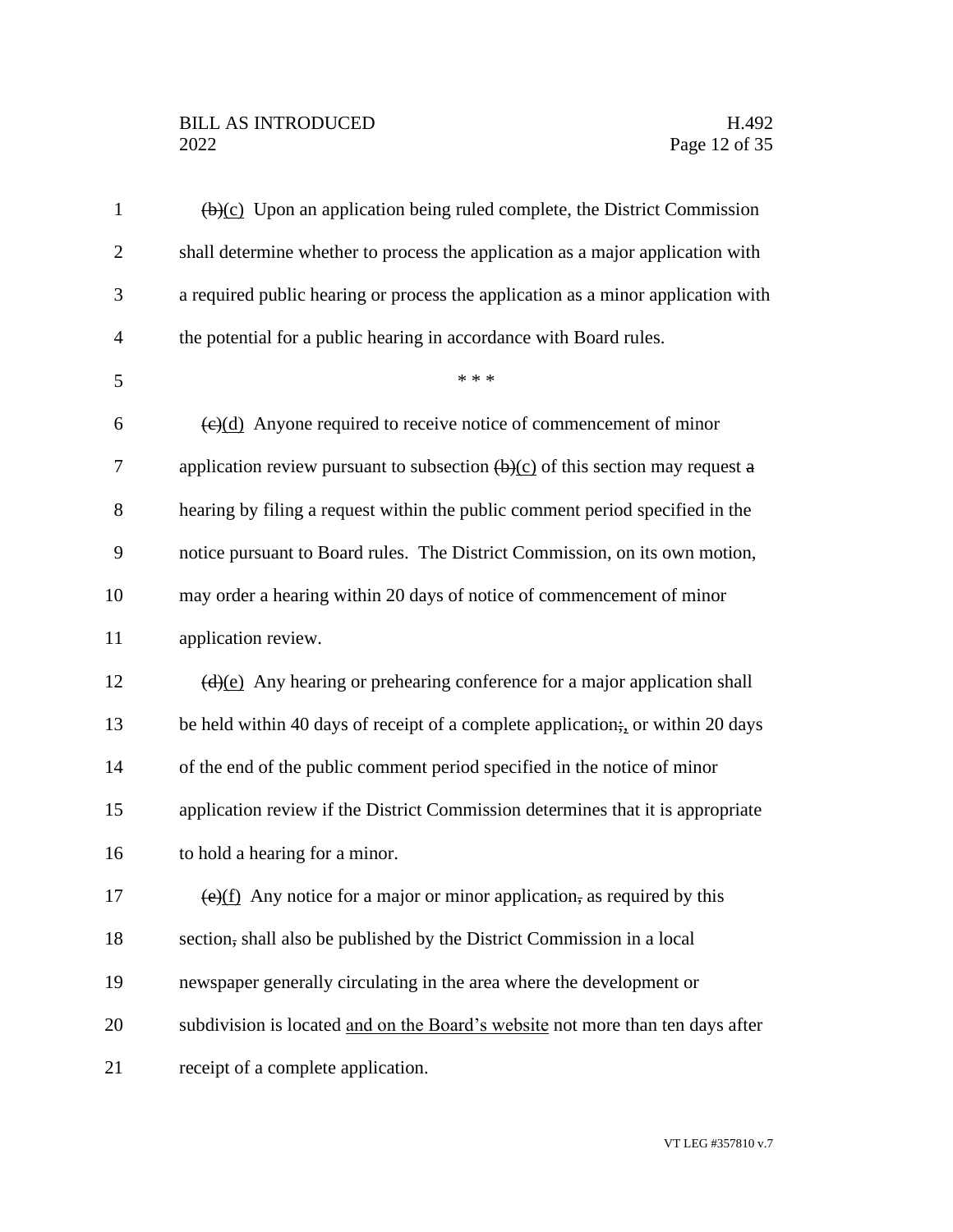| $\mathbf{1}$   | * * *                                                                                                         |
|----------------|---------------------------------------------------------------------------------------------------------------|
| $\overline{2}$ | $(f)(g)$ This subsection concerns an application for a new permit amendment                                   |
| 3              | to change the conditions of an existing permit or existing permit amendment in                                |
| 4              | order to authorize the construction of a priority housing project described in                                |
| 5              | subdivision $6081(p)(2)$ of this title.                                                                       |
| 6              | * * *                                                                                                         |
| 7              | $\frac{f(x)(h)}{h(x)}$ When an application concerns the construction of improvements for                      |
| 8              | one of the following, the application shall be processed as a minor application                               |
| 9              | in accordance with subsections $\left(\frac{b}{c}\right)$ through $\left(\frac{e}{f}\right)$ of this section: |
| 10             | * * *                                                                                                         |
| 11             | Sec. 6. 10 V.S.A. § 6089 is amended to read:                                                                  |
| 12             | § 6089. APPEALS                                                                                               |
| 13             | Appeals of any act or decision of a District Commission under this chapter                                    |
| 14             | or a district coordinator under subsection $6007(c)$ of this title shall be made to                           |
| 15             | the Environmental Division in accordance with chapter 220 of this title. For                                  |
| 16             | the purpose of this section, a decision of the Chair of a District Commission                                 |
| 17             | under section 6001e of this title on whether action has been taken to                                         |
| 18             | circumvent the requirements of this chapter shall be considered an act or                                     |
| 19             | decision of the District Commission.                                                                          |
| 20             | (a)(1) An appeal from the District Commission shall be to the Board and                                       |
| 21             | shall be accompanied by a fee prescribed by section 6083a of this title.                                      |
|                |                                                                                                               |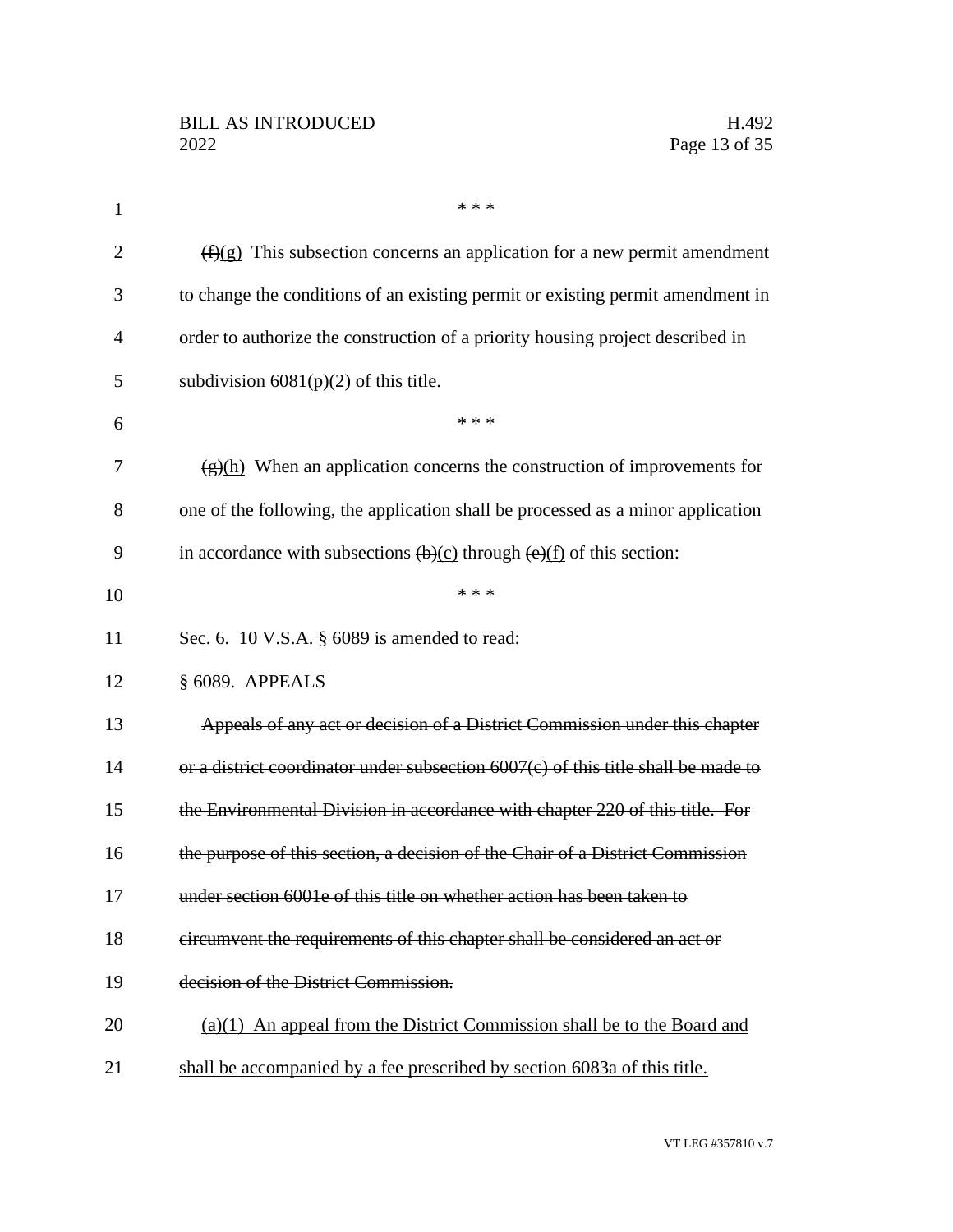| $\mathbf{1}$   | (2) Participation before District Commission. An aggrieved person shall           |
|----------------|-----------------------------------------------------------------------------------|
| $\overline{2}$ | not appeal an act or decision that was made by a District Commission unless       |
| 3              | the person was granted party status by the District Commission pursuant to        |
| $\overline{4}$ | subdivision $6085(c)(1)(E)$ of this title, participated in the proceedings before |
| 5              | the District Commission, and retained party status at the end of the District     |
| 6              | Commission proceedings. In addition, the person may only appeal those issues      |
| 7              | under the criteria with respect to which the person was granted party status.     |
| 8              | However, notwithstanding these limitations, an aggrieved person may appeal        |
| 9              | an act or decision of the District Commission if the Board determines that:       |
| 10             | (A) there was a procedural defect that prevented the person from                  |
| 11             | obtaining party status or participating in the proceeding;                        |
| 12             | (B) the decision being appealed is the grant or denial of party status;           |
| 13             | $or$                                                                              |
| 14             | some other condition exists that would result in manifest injustice<br>(C)        |
| 15             | if the person's right to appeal was disallowed.                                   |
| 16             | (3) An appellant to the Board, under this section, shall file with the            |
| 17             | notice of appeal a statement of the issues to be addressed in the appeal, a       |
| 18             | summary of the evidence that will be presented, and a preliminary list of         |
| 19             | witnesses who will testify on behalf of the appellant.                            |
| 20             | (4) The Board shall hold a de novo hearing on all findings requested by           |
| 21             | any party that files an appeal or cross appeal, according to the rules of the     |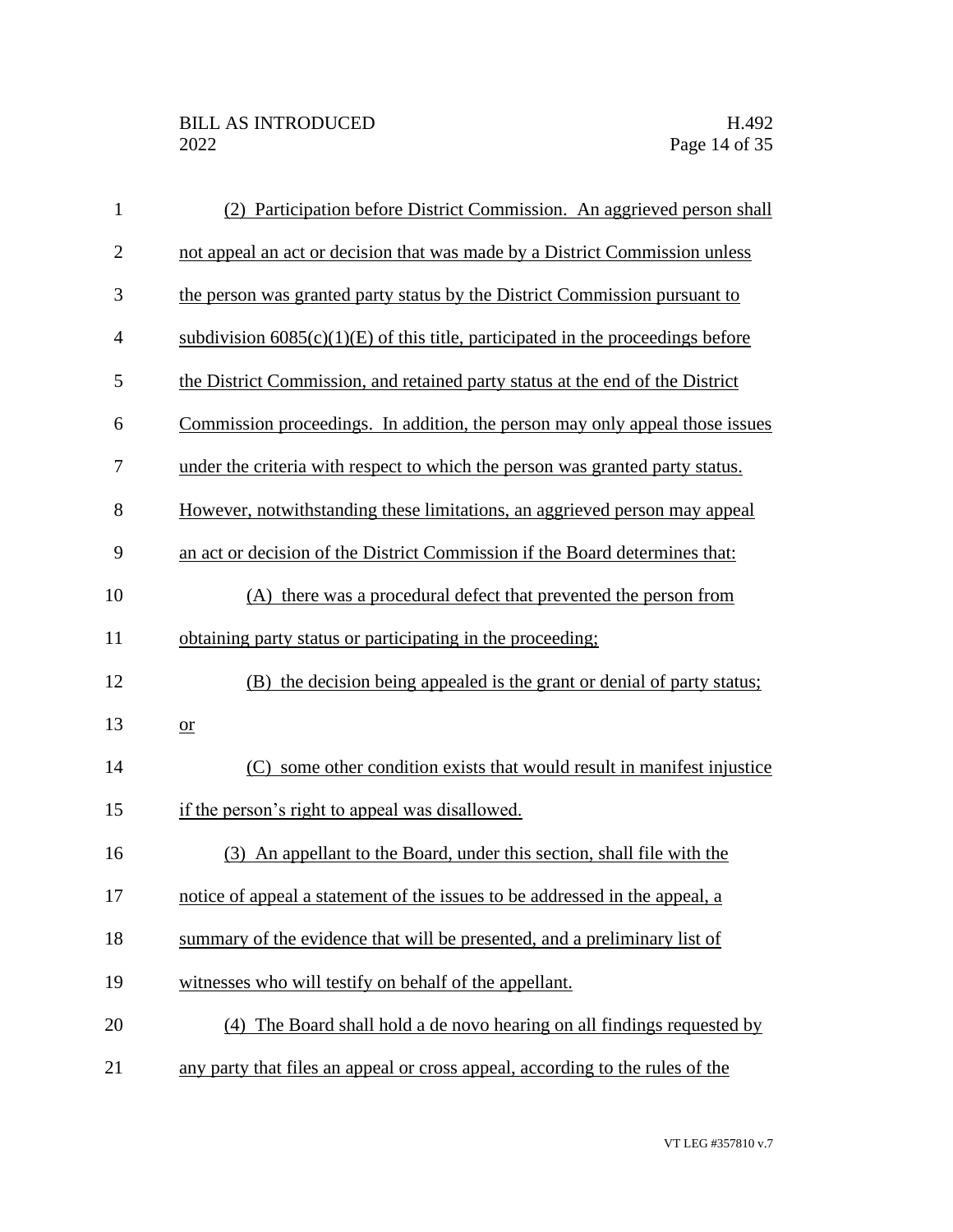| 1              | Board. The hearing shall be held in the municipality where the project subject |
|----------------|--------------------------------------------------------------------------------|
| $\overline{2}$ | to the appeal is located, if possible, or as close as possible.                |
| 3              | (5) Notice of appeal shall be filed with the Board within 30 days              |
| $\overline{4}$ | following the act or decision by the Board. The Board shall notify the parties |
| 5              | who had party status before the District Commission of the filing of any       |
| 6              | appeal.                                                                        |
| 7              | (6) Prehearing discovery.                                                      |
| 8              | (A) Discovery of persons who may provide testimony pursuant to                 |
| 9              | Vermont Rule of Evidence 702 shall be provided as set forth in the Vermont     |
| 10             | Rules of Civil Procedure 26-37.                                                |
| 11             | (B) Interrogatories may be submitted pursuant to the Vermont Rule              |
| 12             | of Civil Procedure 33 but, other than with regard to testimony pursuant to     |
| 13             | Vermont Rule of Evidence 702, shall be limited to discovery of the identity of |
| 14             | witnesses and a summary of each witness's testimony, except by order of the    |
| 15             | Board for cause shown.                                                         |
| 16             | (C) Parties may submit requests to produce and requests to enter               |
| 17             | upon land pursuant to the Vermont Rule of Civil Procedure 34.                  |
| 18             | (D) Depositions pursuant to Vermont Rules of Civil Procedure 30–32             |
| 19             | shall only be of persons who may provide testimony pursuant to Vermont Rule    |
| 20             | of Evidence 702, except by order of the Board for cause shown.                 |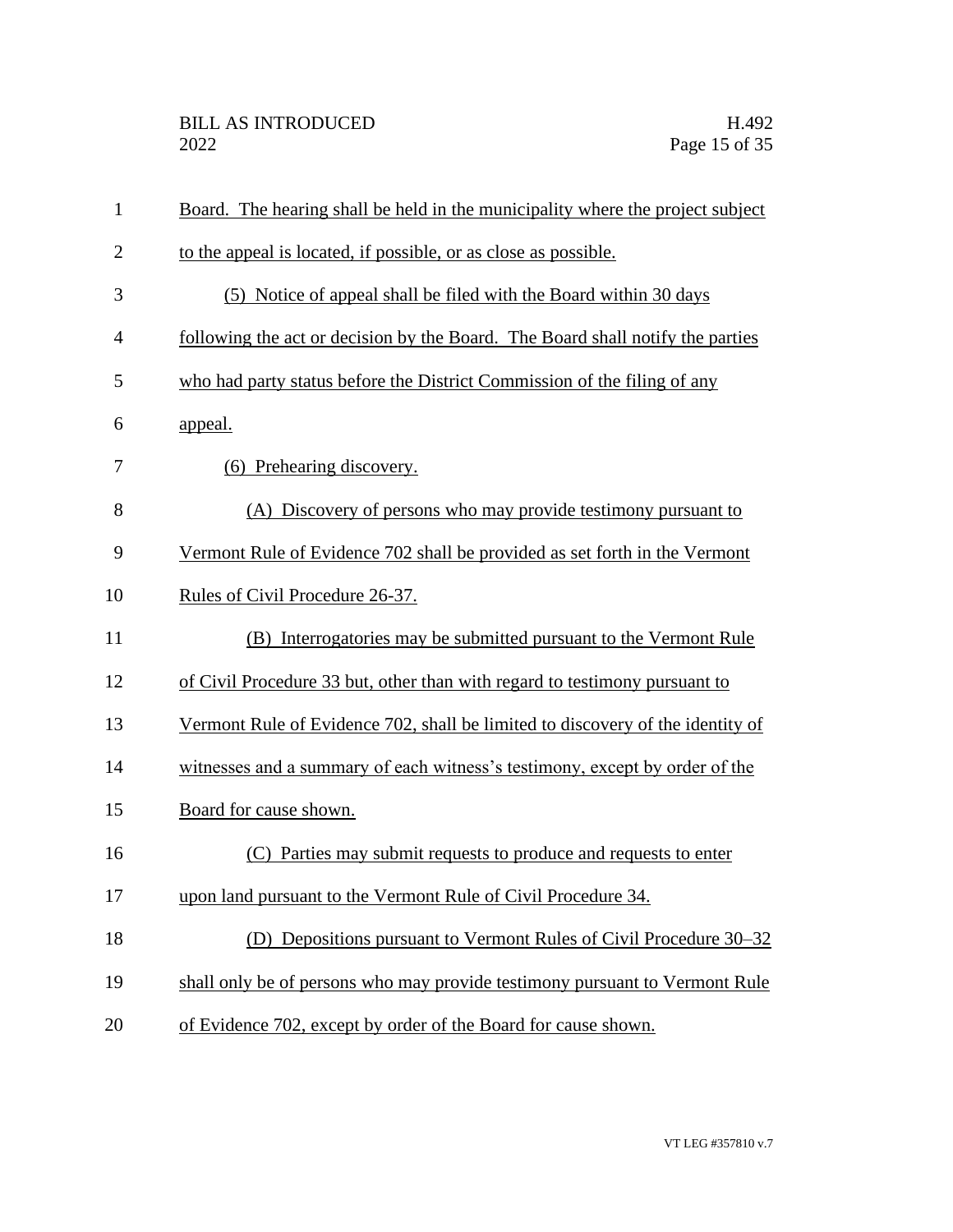| $\mathbf{1}$   | (E) The duty to supplement prehearing discovery shall be governed             |
|----------------|-------------------------------------------------------------------------------|
| $\mathbf{2}$   | by Vermont Rule of Civil Procedure 26(e) except that the duty to supplement   |
| 3              | also shall apply to all facts and opinions disclosed in depositions.          |
| $\overline{4}$ | (b) Prior decisions of the former Environmental Board, Water Resources        |
| 5              | Board, Waste Facilities Panel, and Environmental Division shall be given the  |
| 6              | same weight and consideration as prior decisions of the Environmental Review  |
| 7              | Board.                                                                        |
| 8              | (c) An appeal from a decision of the Board under subsection (a) of this       |
| 9              | section shall be to the Supreme Court by a party as set forth in subsection   |
| 10             | $6085(c)$ of this title.                                                      |
| 11             | (d) No objection that has not been raised before the Board may be             |
| 12             | considered by the Supreme Court, unless the failure or neglect to urge such   |
| 13             | objection shall be excused because of extraordinary circumstances.            |
| 14             | (e) An appeal of a decision by the Board shall be allowed pursuant to         |
| 15             | 3 V.S.A. § 815, including the unreasonableness or insufficiency of the        |
| 16             | conditions attached to a permit. An appeal from the District Commission shall |
| 17             | be allowed for any reason, except no appeal shall be allowed when an          |
| 18             | application has been granted and no preliminary hearing requested.            |
| 19             | (f) Precedent from the former Environmental Board and of the                  |
| 20             | Environmental Review Board that interpret Act 250 shall be provided the same  |
| 21             | deference by the Supreme Court as precedents accorded to other executive      |
|                |                                                                               |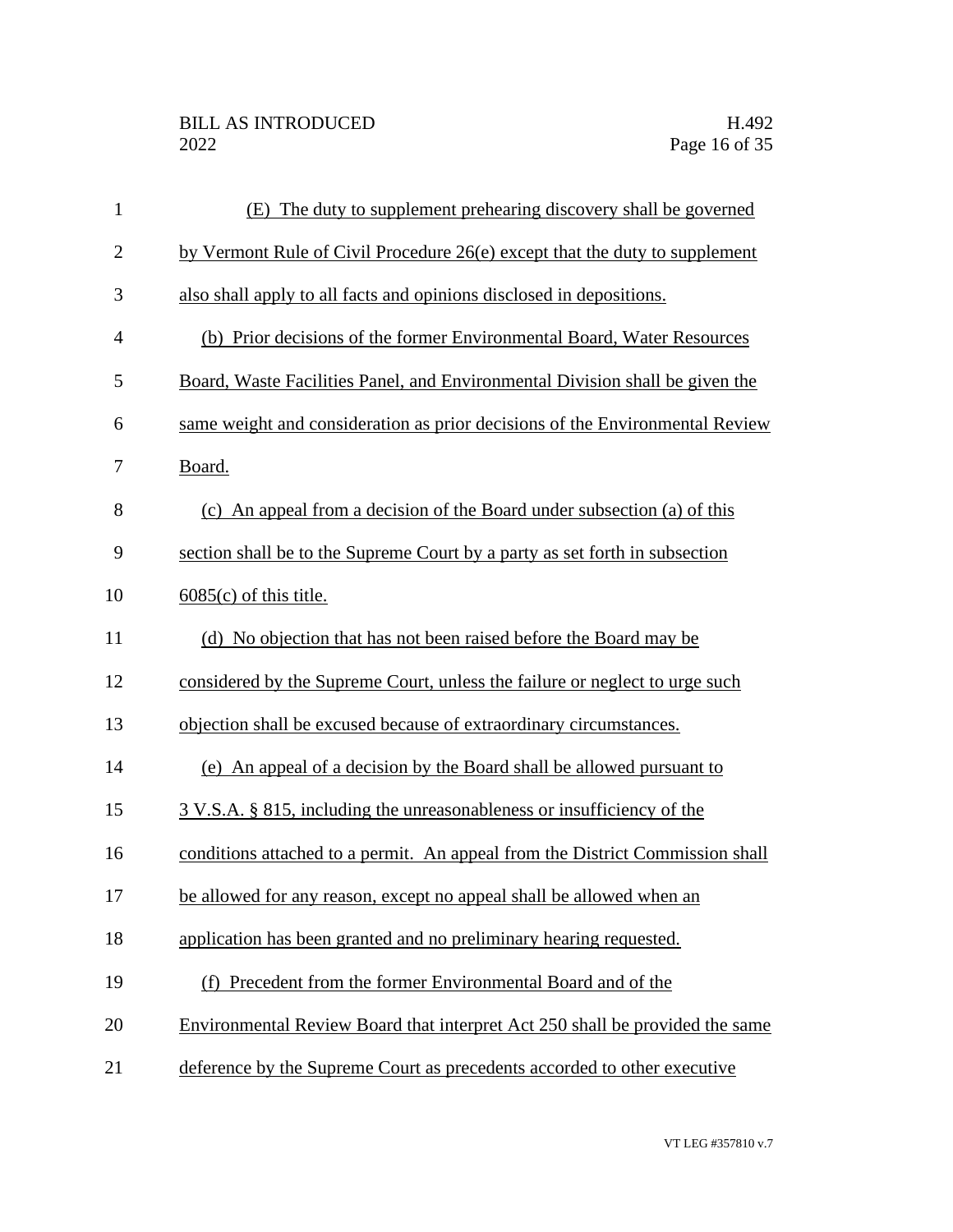| $\mathbf{1}$   | branch agencies charged with administering their enabling act. On appeal to      |
|----------------|----------------------------------------------------------------------------------|
| $\overline{2}$ | the Supreme Court from the Environmental Review Board, decisions of the          |
| 3              | Environmental Review Board interpreting this act also shall be accorded that     |
| 4              | deference.                                                                       |
| 5              | (g) Upon appeal to the Supreme Court, the Board's findings of fact shall be      |
| 6              | accepted unless clearly erroneous.                                               |
| 7              | Sec. 7. 10 V.S.A. § 6007 is amended to read:                                     |
| 8              | § 6007. ACT 250 DISCLOSURE STATEMENT; JURISDICTIONAL                             |
| 9              | <b>DETERMINATION</b>                                                             |
| 10             | * * *                                                                            |
| 11             | (c) With respect to the partition or division of land, or with respect to an     |
| 12             | activity that might or might not constitute development, any person may          |
| 13             | submit to the district coordinator an "Act 250 Disclosure Statement" and other   |
| 14             | information required by the rules of the Board and may request a jurisdictional  |
| 15             | opinion from the district coordinator concerning the applicability of this       |
| 16             | chapter. If a requestor wishes a final determination to be rendered on the       |
| 17             | question, the district coordinator, at the expense of the requestor and in       |
| 18             | accordance with rules of the Board, shall publish notice of the issuance of the  |
| 19             | opinion in a local newspaper generally circulating in the area where the land    |
| 20             | that is the subject of the opinion is located and shall serve the opinion on all |
| 21             | persons listed in subdivisions $6085(c)(1)(A)$ through (D) of this title. In     |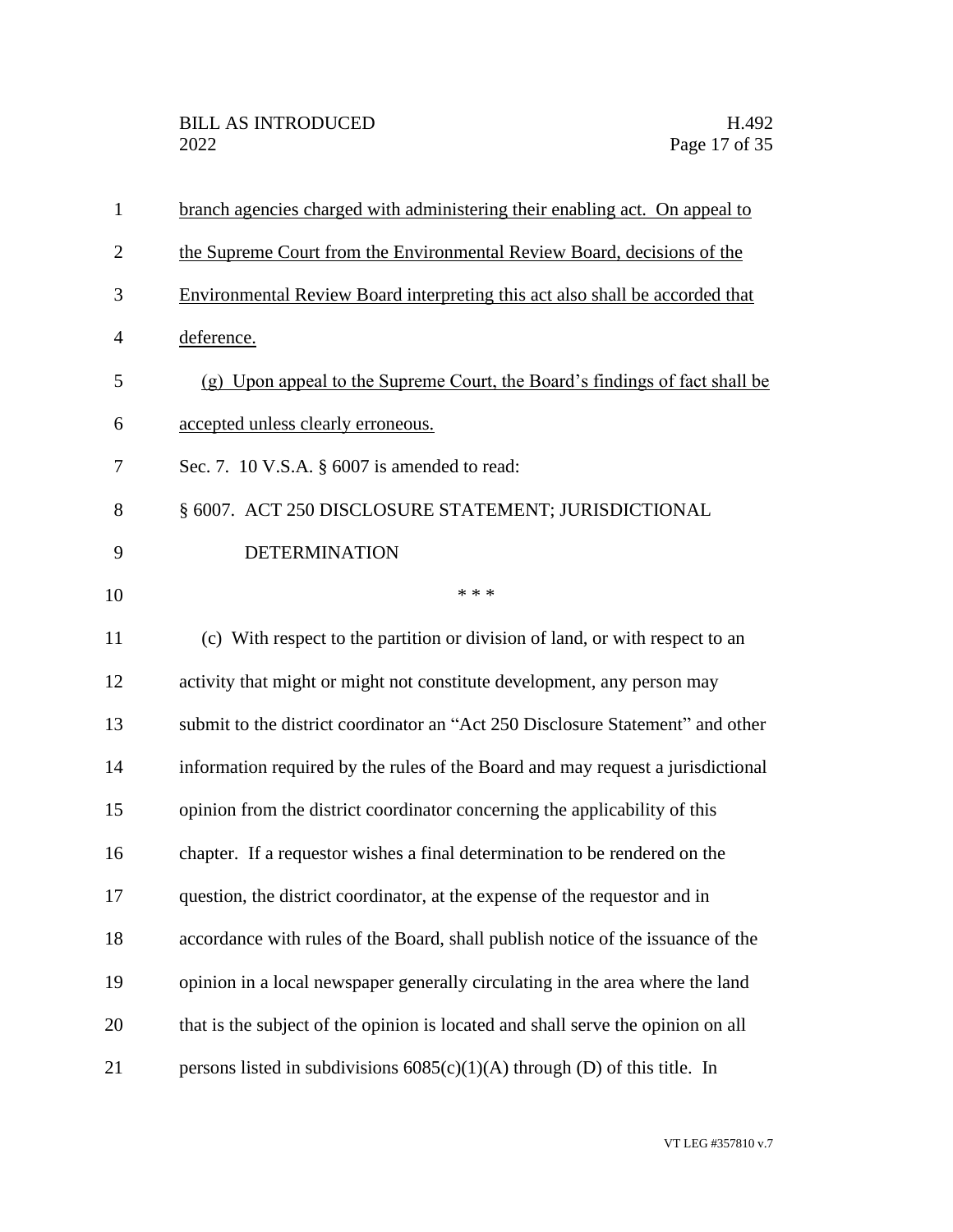| $\mathbf{1}$   | addition, the requestor who is seeking a final determination shall consult with     |
|----------------|-------------------------------------------------------------------------------------|
| $\overline{2}$ | the district coordinator and obtain approval of a subdivision $6085(c)(1)(E)$ list  |
| 3              | of persons who shall be notified by the district coordinator because they are       |
| $\overline{4}$ | adjoining property owners or other persons who would be likely to be able to        |
| 5              | demonstrate a particularized interest protected by this chapter that may be         |
| 6              | affected by an act or decision by a District Commission.                            |
| 7              | (d) A person who seeks review of a jurisdictional opinion issued by a               |
| 8              | district coordinator may bring an appeal to the Board of the issues addressed in    |
| 9              | the opinion.                                                                        |
| 10             | (1) If the opinion was served on the person when issued, the person's               |
| 11             | request under this subsection shall be submitted to the Board within 30 days        |
| 12             | after the opinion's issuance.                                                       |
| 13             | (2) If the opinion was not served on the person when issued, the request            |
| 14             | shall be submitted to the Board:                                                    |
| 15             | (A) within 30 days from the date on which the opinion was served on                 |
| 16             | the requestor; or                                                                   |
| 17             | (B) at any time, if the opinion is never served on the requestor.                   |
| 18             | The Board shall give notice of the request.<br>(3)                                  |
| 19             | (A) The Board shall serve the notice on all persons listed in                       |
| 20             | subdivisions $6085(c)(1)(A)$ –(E) of this title and post the notice on its website. |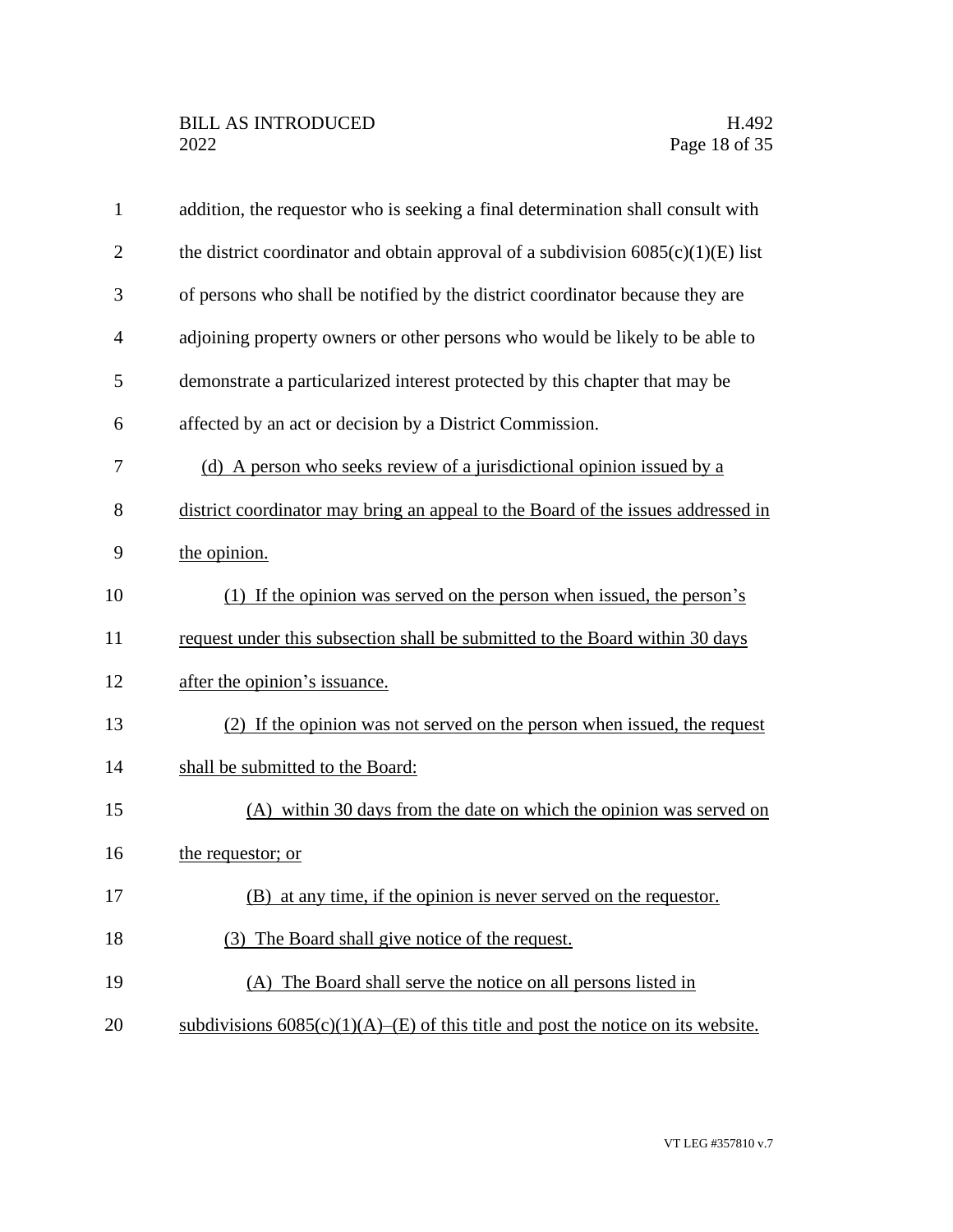| $\mathbf{1}$   | (B) If the request pertains to a jurisdictional opinion for which a final   |
|----------------|-----------------------------------------------------------------------------|
| $\overline{2}$ | determination was requested under subsection (c) of this section, the Board |
| 3              | shall:                                                                      |
| 4              | (i) serve the notice on all persons on the approved subdivision             |
| 5              | $6085(c)(1)(E)$ list; and                                                   |
| 6              | (ii) publish at the expense of the requestor the notice in a local          |
| 7              | newspaper having general circulation in the area where the land that is the |
| 8              | subject of the request is located.                                          |
| 9              | (4) An act or decision of the Board under this subsection may be            |
| 10             | appealed to the Supreme Court pursuant to chapter 220 of this title.        |
| 11             | Sec. 8. 10 V.S.A. § 6083a is amended to read:                               |
| 12             | § 6083a. ACT 250 FEES                                                       |
| 13             | * * *                                                                       |
| 14             | (i) All persons filing an appeal, cross appeal, or petition from a District |
| 15             | Commission decision or jurisdictional determination shall pay a fee of      |
| 16             | \$295.00, plus publication costs.                                           |
| 17             | *** Appeals ***                                                             |
| 18             | Sec. 9. 10 V.S.A. chapter 220 is amended to read:                           |
| 19             | CHAPTER 220. CONSOLIDATED ENVIRONMENTAL APPEALS                             |
| 20             | § 8501. PURPOSE                                                             |
| 21             | It is the purpose of this chapter to:                                       |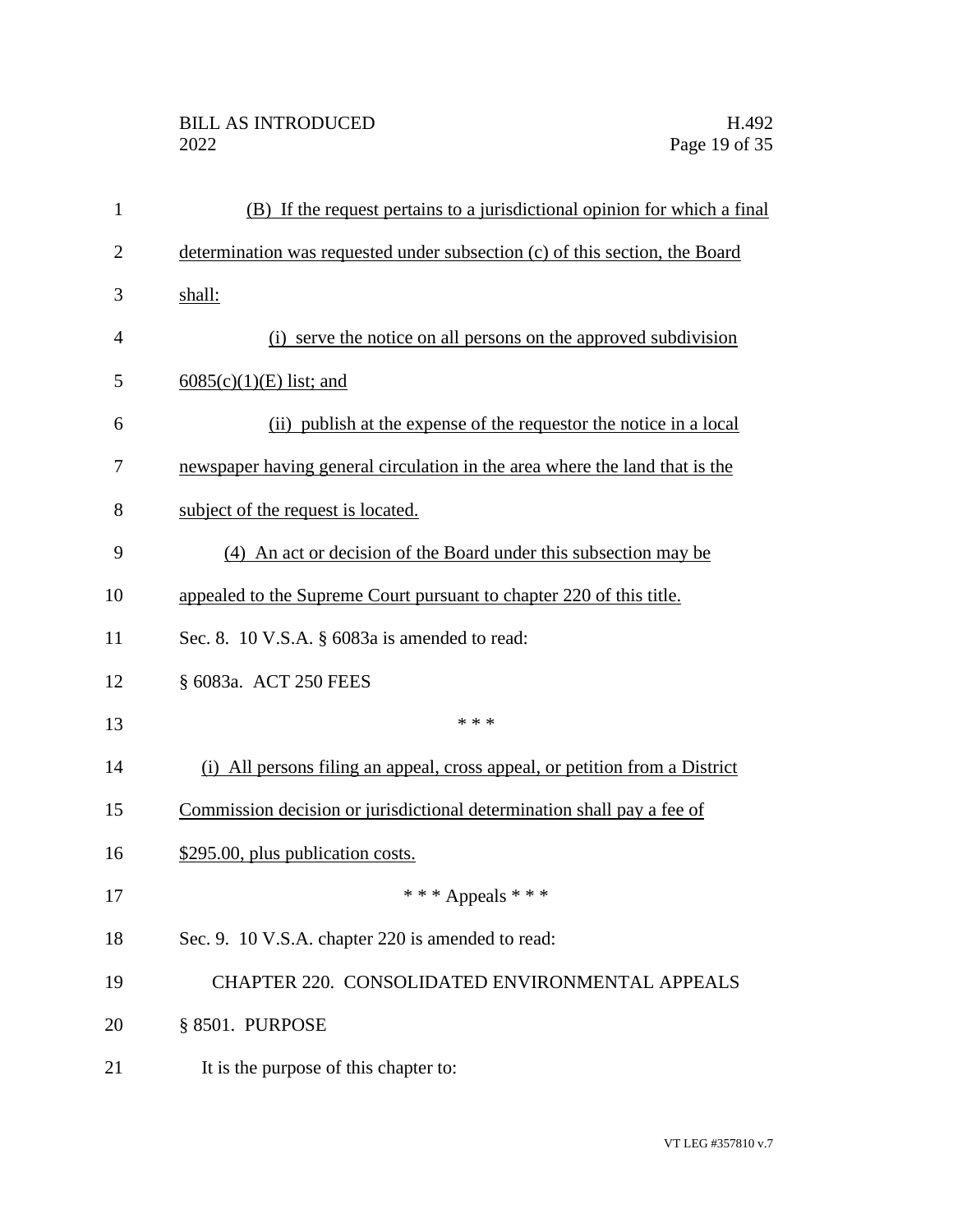# BILL AS INTRODUCED H.492<br>2022 Page 20 of 35

| $\mathbf{1}$   | (1) consolidate existing appeal routes for municipal zoning and                         |
|----------------|-----------------------------------------------------------------------------------------|
| $\overline{2}$ | subdivision decisions and acts or decisions of the Secretary of Natural                 |
| 3              | Resources, district environmental coordinators, and District Commissions,               |
| $\overline{4}$ | excluding enforcement actions brought pursuant to chapters 201 and 211 of               |
| 5              | this title and the adoption of rules under 3 V.S.A. chapter 25;                         |
| 6              | (2) standardize the appeal periods, the parties who may appeal these acts               |
| 7              | or decisions, and the ability to stay any act or decision upon appeal, taking into      |
| 8              | account the nature of the different programs affected;                                  |
| 9              | (3) encourage people to get involved in the Act 250 permitting process                  |
| 10             | at the initial stages of review by a District Commission by requiring                   |
| 11             | participation as a prerequisite for an appeal of a District Commission decision         |
| 12             | to the Environmental Division;                                                          |
| 13             | (4) assure ensure that clear appeal routes exist for acts and decisions of              |
| 14             | the Secretary of Natural Resources; and                                                 |
| 15             | $\left(\frac{5}{4}\right)$ consolidate appeals of decisions related to renewable energy |
| 16             | generation plants and telecommunications facilities with review under,                  |
| 17             | respectively, 30 V.S.A. §§ 248 and 248a, with appeals and consolidation of              |
| 18             | proceedings pertaining to telecommunications facilities occurring only while            |
| 19             | 30 V.S.A. § 248a remains in effect.                                                     |
| 20             | § 8502. DEFINITIONS                                                                     |
| 21             | As used in this chapter:                                                                |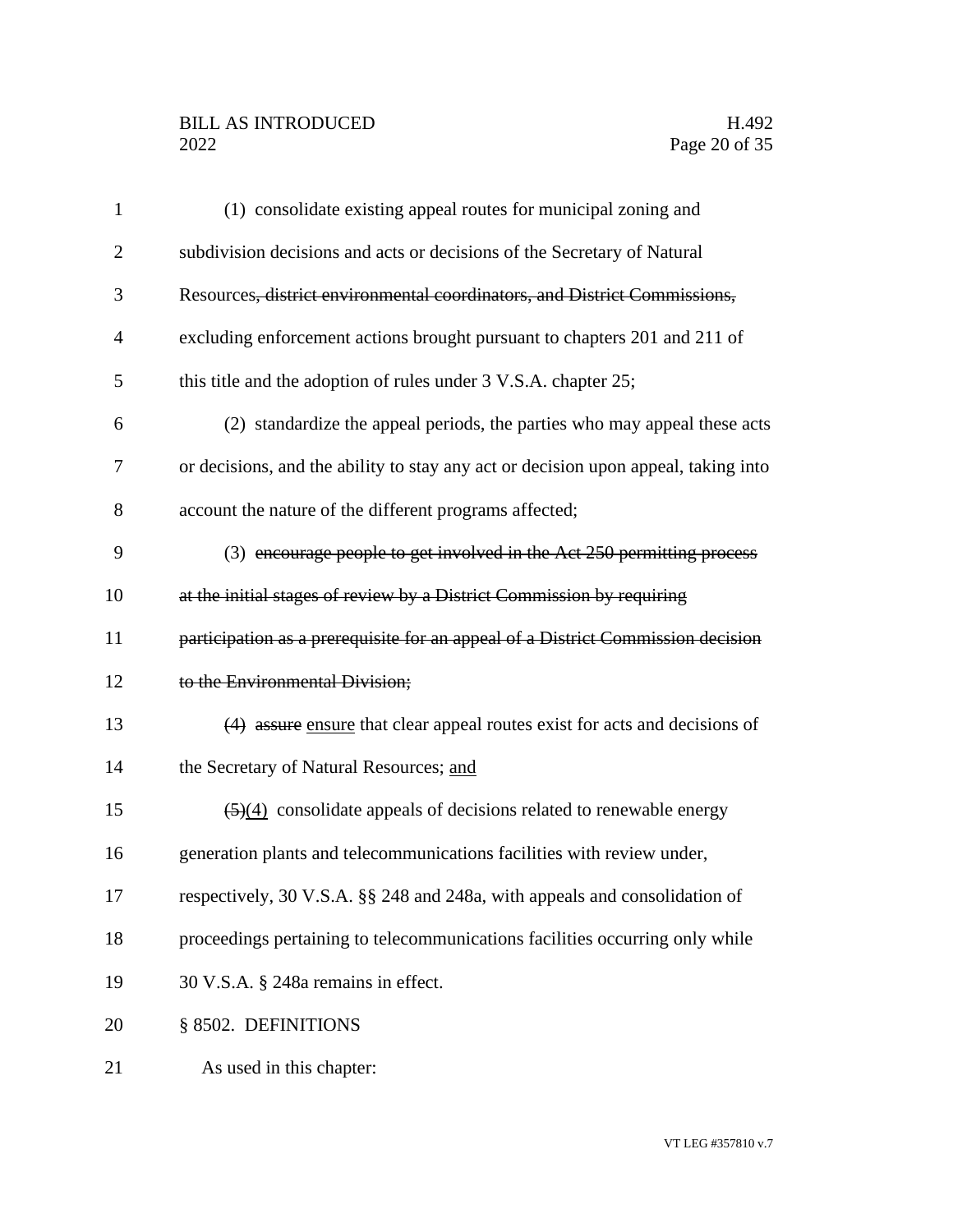| $\mathbf{1}$   | (1) "District Commission" means a District Environmental Commission              |
|----------------|----------------------------------------------------------------------------------|
| $\overline{2}$ | established under chapter 151 of this title. [Repealed.]                         |
| 3              | (2) "District coordinator" means a district environmental coordinator            |
| $\overline{4}$ | attached to a District Commission established under chapter 151 of this title.   |
| 5              | [Repealed.]                                                                      |
| 6              | (3) "Environmental Court" or "Environmental Division" means the                  |
| 7              | Environmental Division of the Superior Court established by 4 V.S.A. § 30.       |
| 8              | (4) "Natural Resources Environmental Review Board" or "Board"                    |
| 9              | means the Board established under chapter 151 of this title.                     |
| 10             | (5) "Party by right" means the following:                                        |
| 11             | $(A)$ the applicant;                                                             |
| 12             | (B) the landowner, if the applicant is not the landowner;                        |
| 13             | (C) the municipality in which the project site is located and the                |
| 14             | municipal and regional planning commissions for that municipality;               |
| 15             | (D) if the project site is located on a boundary, any Vermont                    |
| 16             | municipality adjacent to that border and the municipal and regional planning     |
| 17             | commissions for that municipality;                                               |
| 18             | (E) the solid waste management district in which the land is located,            |
| 19             | if the development or subdivision constitutes a facility pursuant to subdivision |
| 20             | $6602(10)$ of this title;                                                        |
| 21             | (F) any State agency affected by the proposed project.                           |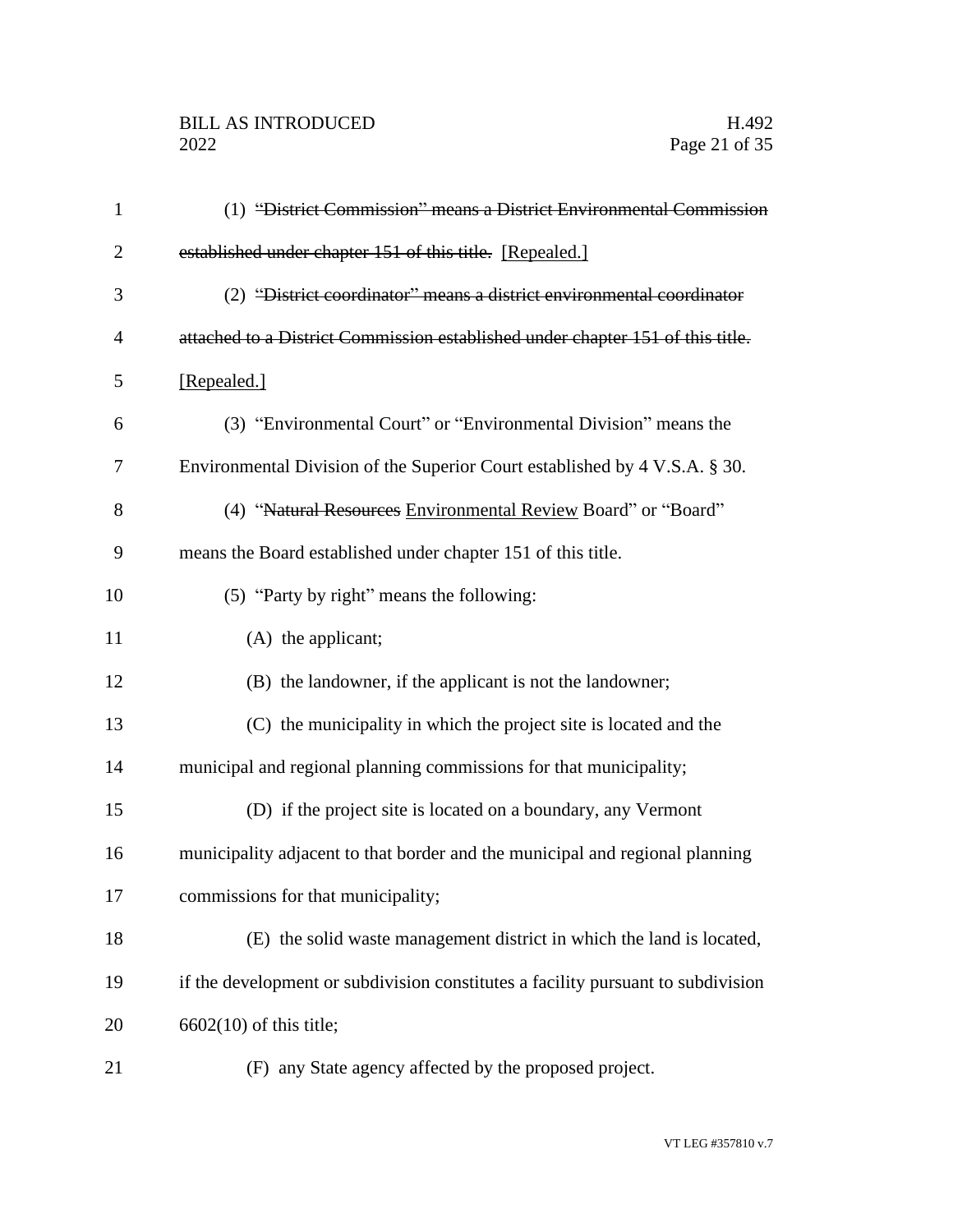# BILL AS INTRODUCED H.492<br>2022 Page 22 of 35

| $\mathbf{1}$   | (6) "Person" means any individual; partnership; company; corporation;                 |
|----------------|---------------------------------------------------------------------------------------|
| $\overline{2}$ | association; joint venture; trust; municipality; the State of Vermont or any          |
| 3              | agency, department, or subdivision of the State; any federal agency; or any           |
| 4              | other legal or commercial entity.                                                     |
| 5              | (7) "Person aggrieved" means a person who alleges an injury to a                      |
| 6              | particularized interest protected by the provisions of law listed in section 8503     |
| 7              | of this title, attributable to an act or decision by a district coordinator, District |
| 8              | Commission, the Secretary, or the Environmental Division that can be                  |
| 9              | redressed by the Environmental Division or the Supreme Court.                         |
| 10             | (8) "Secretary" means the Secretary of Natural Resources or the                       |
| 11             | Secretary's duly authorized representative. As used in this chapter,                  |
| 12             | "Secretary" shall also mean the Commissioner of Environmental Conservation,           |
| 13             | the Commissioner of Forests, Parks and Recreation, and the Commissioner of            |
| 14             | Fish and Wildlife, with respect to those statutes that refer to the authority of      |
| 15             | that commissioner or department.                                                      |
| 16             | § 8503. APPLICABILITY                                                                 |
| 17             | (a) This chapter shall govern all appeals of an act or decision of the                |
| 18             | Secretary, excluding enforcement actions under chapters 201 and 211 of this           |
| 19             | title and rulemaking, under the following authorities and under the rules             |
| 20             | adopted under those authorities:                                                      |
| 21             | * * *                                                                                 |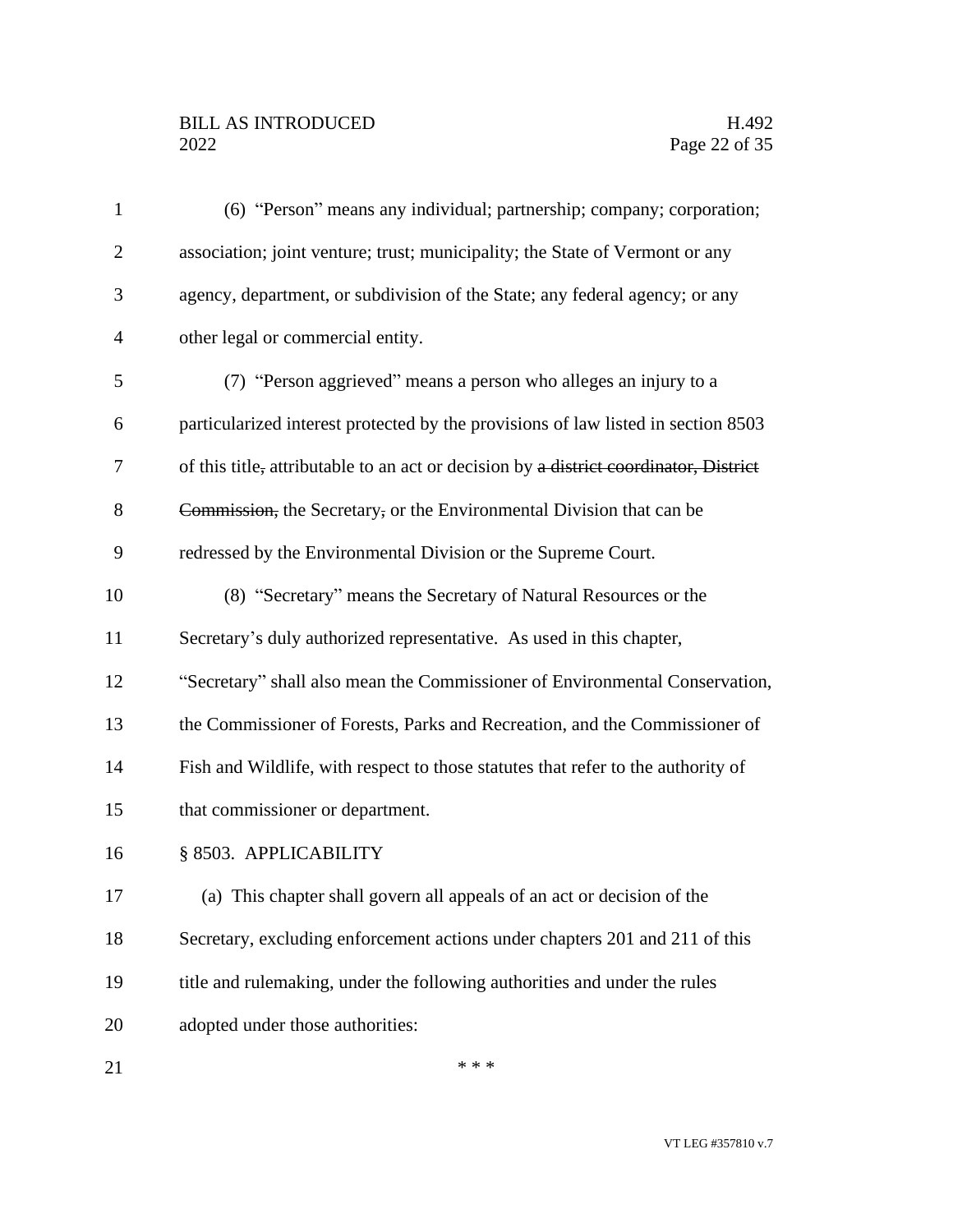| $\mathbf{1}$   | (b) This chapter shall govern:                                                   |
|----------------|----------------------------------------------------------------------------------|
| $\overline{2}$ | (1) all appeals from an act or decision of a District Commission under           |
| 3              | chapter 151 of this title, excluding appeals of application fee refund requests; |
| 4              | (2) appeals from an act or decision of a district coordinator under              |
| 5              | subsection $6007(c)$ of this title;                                              |
| 6              | (3) appeals from findings of fact and conclusions of law issued by the           |
| 7              | Natural Resources Board in its review of a designated growth center for          |
| 8              | conformance with the criteria of subsection 6086(a) of this title, pursuant to   |
| 9              | authority granted at 24 V.S.A. § 2793c(f). [Repealed.]                           |
| 10             | (c) This chapter shall govern all appeals arising under 24 V.S.A.                |
| 11             | chapter 117, the planning and zoning chapter.                                    |
| 12             | (d) This chapter shall govern all appeals from an act or decision of the         |
| 13             | Environmental Division under this chapter.                                       |
| 14             | (e) This chapter shall not govern appeals from rulemaking decisions by the       |
| 15             | Natural Resources Environmental Review Board under chapter 151 of this title     |
| 16             | or enforcement actions under chapters 201 and 211 of this title.                 |
| 17             | (f) This chapter shall govern all appeals of acts or decisions of the            |
| 18             | legislative body of a municipality arising under 24 V.S.A. chapter 61,           |
| 19             | subchapter 10, relating to the municipal certificate of approved location for    |
| 20             | salvage yards.                                                                   |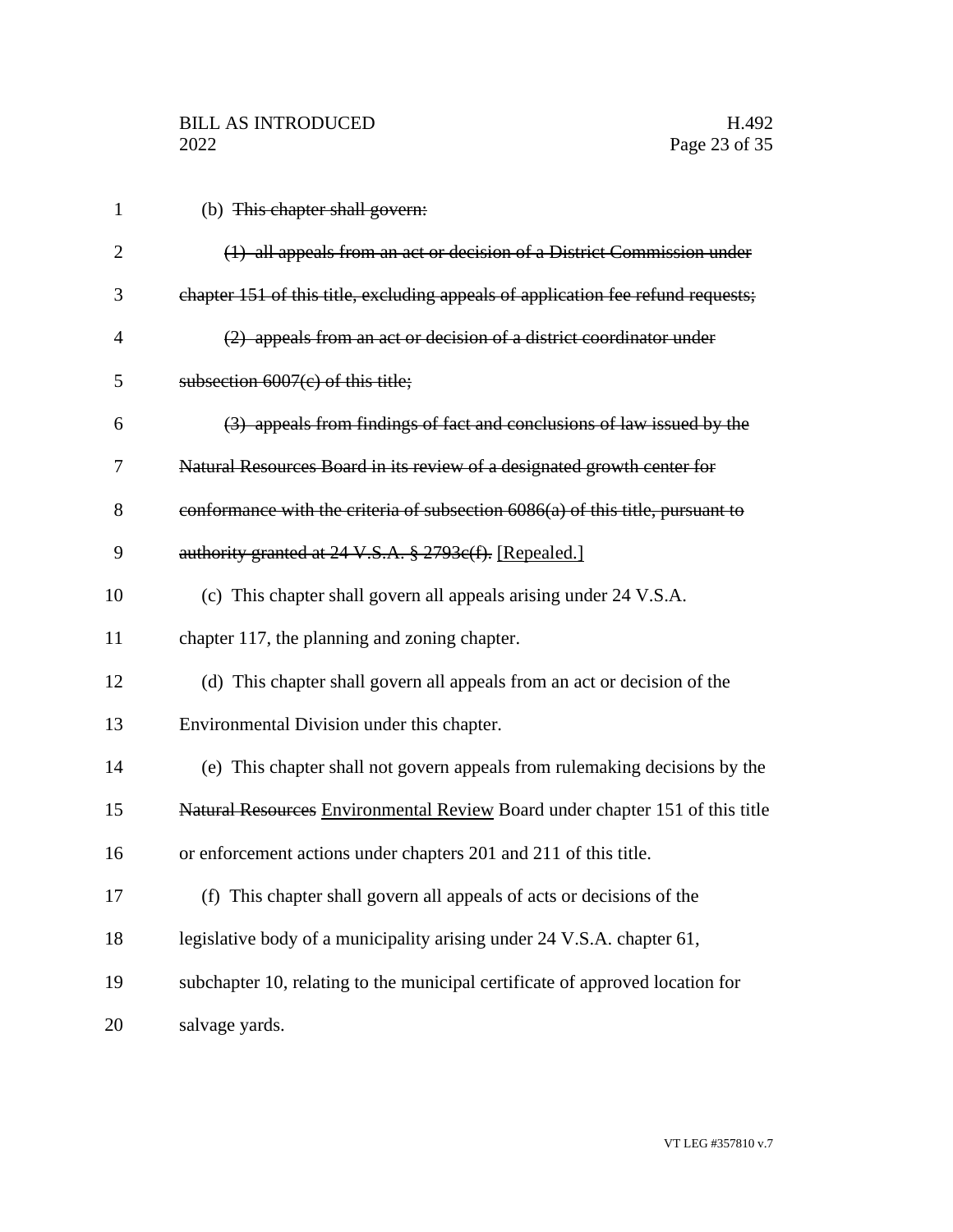| $\mathbf{1}$   | (g) This chapter shall govern all appeals of an act or decision of the              |
|----------------|-------------------------------------------------------------------------------------|
| $\overline{2}$ | Secretary of Natural Resources that a solid waste implementation plan for a         |
| 3              | municipality proposed under 24 V.S.A. § 2202a conforms with the State Solid         |
| $\overline{4}$ | Waste Implementation Plan adopted pursuant to section 6604 of this title.           |
| 5              | § 8504. APPEALS TO THE ENVIRONMENTAL DIVISION                                       |
| 6              | (a) Act 250 and Agency appeals. Within 30 days of the date of following             |
| 7              | the act or decision, any person aggrieved by an act or decision of the Secretary,   |
| 8              | a District Commission, or a district coordinator under the provisions of law        |
| 9              | listed in section 8503 of this title, or any party by right, may appeal to the      |
| 10             | Environmental Division, except for an act or decision of the Secretary under        |
| 11             | subdivision $6086b(3)(E)$ of this title or governed by section 8506 of this title.  |
|                |                                                                                     |
| 12             | * * *                                                                               |
| 13             | (c) Notice of the filing of an appeal.                                              |
| 14             | (1) Upon filing an appeal from an act or decision of the District                   |
| 15             | Commission, the appellant shall notify all parties who had party status as of the   |
| 16             | end of the District Commission proceeding, all friends of the Commission, and       |
| 17             | the Natural Resources Board that an appeal is being filed. In addition, the         |
| 18             | appellant shall publish notice not more than 10 days after providing notice as      |
| 19             | required under this subsection, at the appellant's expense, in a newspaper of       |
| 20             | general circulation in the area of the project that is the subject of the decision. |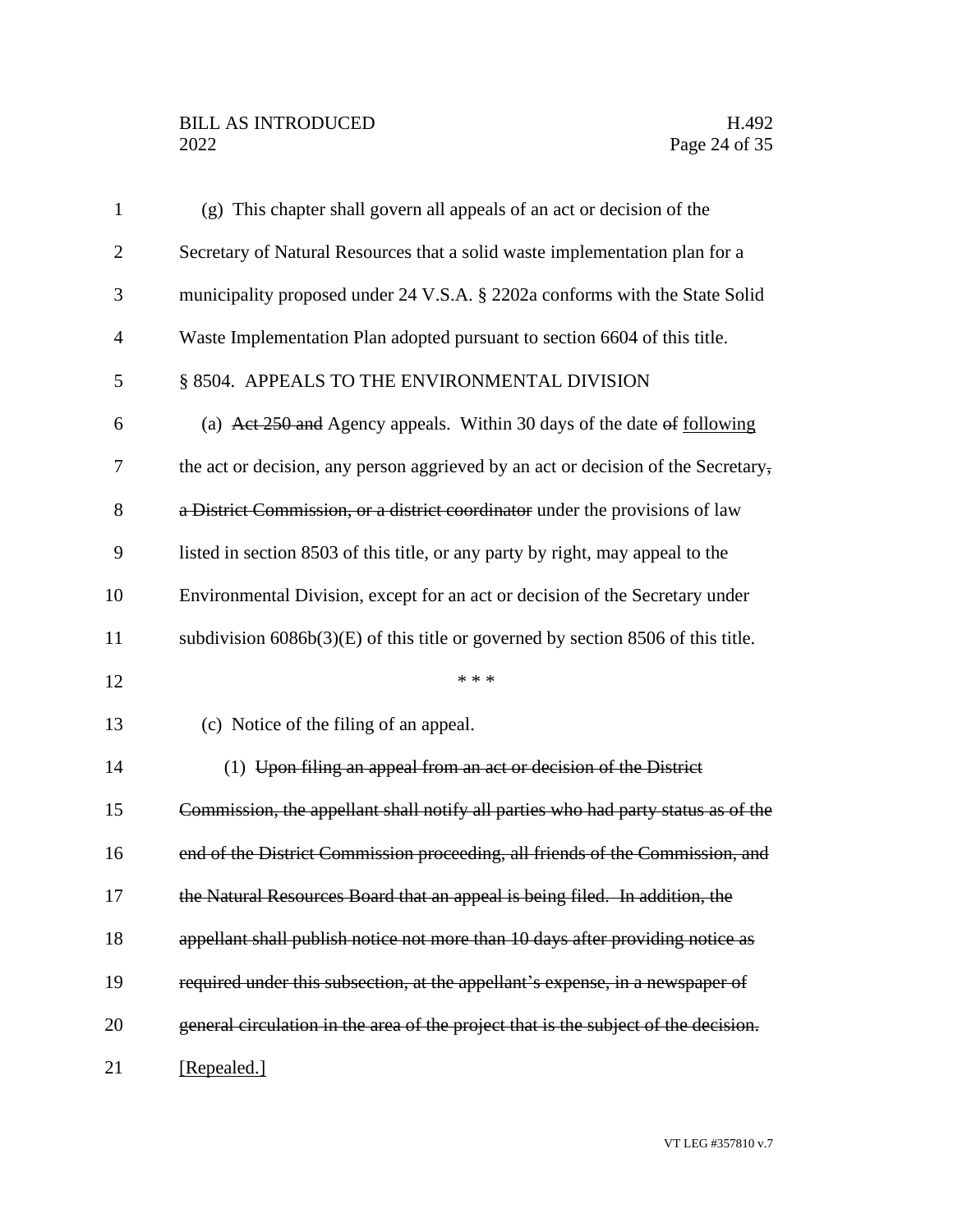| 1  | * * *                                                                             |
|----|-----------------------------------------------------------------------------------|
| 2  | (d) Requirement to participate before the District Commission or the              |
| 3  | Secretary.                                                                        |
| 4  | (1) Participation before District Commission. An aggrieved person shall           |
| 5  | not appeal an act or decision that was made by a District Commission unless       |
| 6  | the person was granted party status by the District Commission pursuant to        |
| 7  | subdivision $6085(c)(1)(E)$ of this title, participated in the proceedings before |
| 8  | the District Commission, and retained party status at the end of the District     |
| 9  | Commission proceedings. In addition, the person may only appeal those issues      |
| 10 | under the criteria with respect to which the person was granted party status.     |
| 11 | However, notwithstanding these limitations, an aggrieved person may appeal        |
| 12 | an act or decision of the District Commission if the Environmental judge          |
| 13 | determines that:                                                                  |
| 14 | (A) there was a procedural defect that prevented the person from                  |
| 15 | obtaining party status or participating in the proceeding;                        |
| 16 | (B) the decision being appealed is the grant or denial of party status;           |
| 17 | $\Theta$ f                                                                        |
| 18 | (C) some other condition exists that would result in manifest injustice           |
| 19 | if the person's right to appeal was disallowed. [Repealed.]                       |
| 20 | (2) Participation before the Secretary.                                           |
| 21 | * * *                                                                             |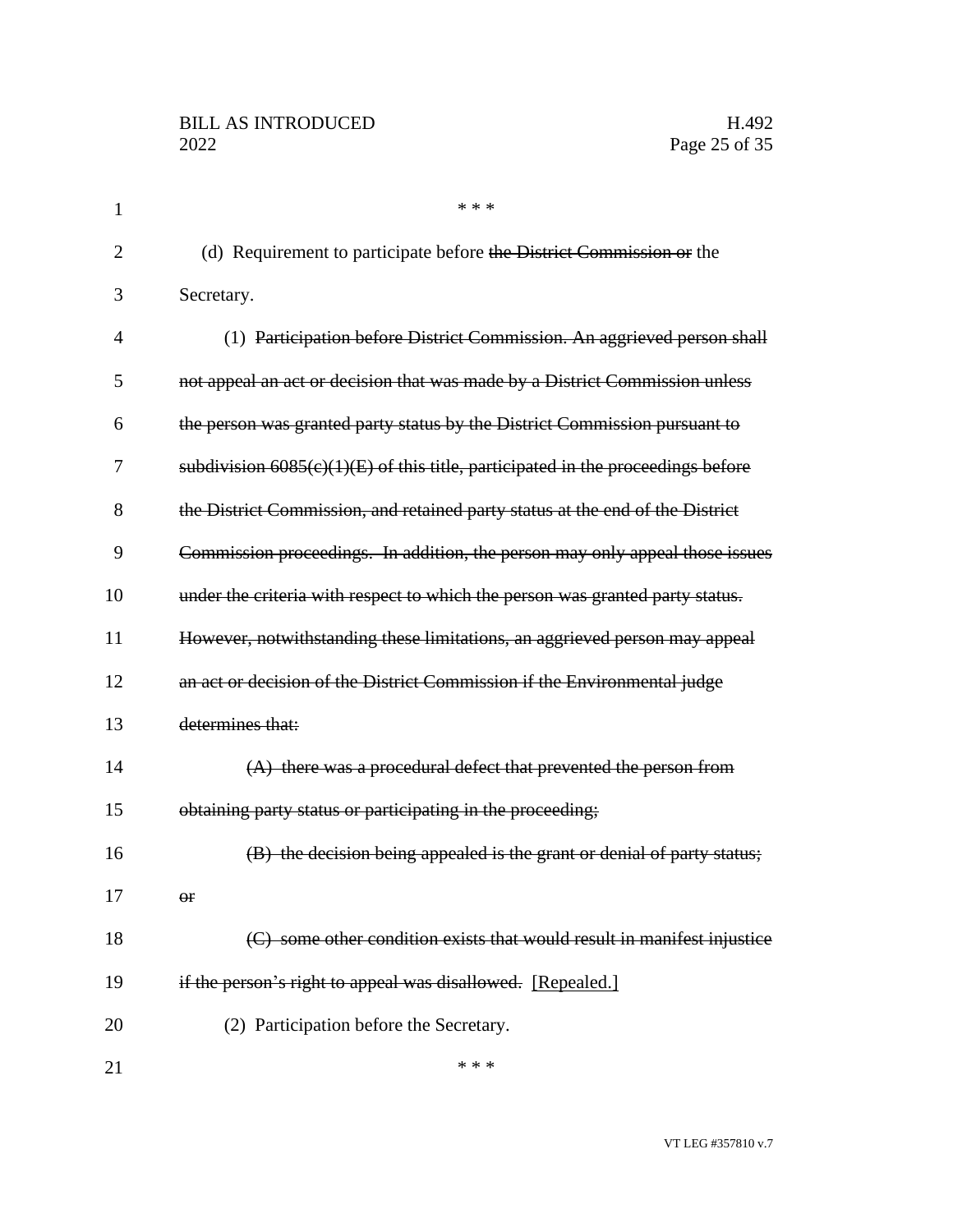| 1              | (e) Act 250 jurisdictional determinations by a district coordinator.              |
|----------------|-----------------------------------------------------------------------------------|
| $\overline{2}$ | (1) The appellant shall provide notice of the filing of an appeal to each         |
| 3              | person entitled to notice under subdivisions $6085(c)(1)(A)$ through (D) of this  |
| $\overline{4}$ | title, to each person on an approved subdivision $6085(c)(1)(E)$ list, and to the |
| 5              | Natural Resources Board.                                                          |
| 6              | $(2)$ Failure to appeal within the time required under subsection $(a)$ of        |
| 7              | this section shall render the decision of the district coordinator under          |
| 8              | subsection $6007(c)$ of this title the final determination regarding jurisdiction |
| 9              | under chapter 151 of this title unless the underlying jurisdictional opinion was  |
| 10             | not properly served on persons listed in subdivisions 6085(c)(1)(A) through       |
| 11             | (D) of this title and on persons on a subdivision $6085(c)(1)(E)$ list approved   |
| 12             | under subsection $6007(c)$ of this title. [Repealed.]                             |
| 13             | * * *                                                                             |
| 14             | (g) Consolidated appeals. The Environmental Division may consolidate or           |
| 15             | coordinate different appeals where those appeals all relate to the same project.  |
| 16             | * * *                                                                             |
| 17             | (i) Deference to Agency technical determinations. In the adjudication of          |
| 18             | appeals relating to land use permits under chapter 151 of this title, technical   |
| 19             | determinations of the Secretary shall be accorded the same deference as they      |
| 20             | are accorded by a District Commission under subsection 6086(d) of this title.     |
| 21             | [Repealed.]                                                                       |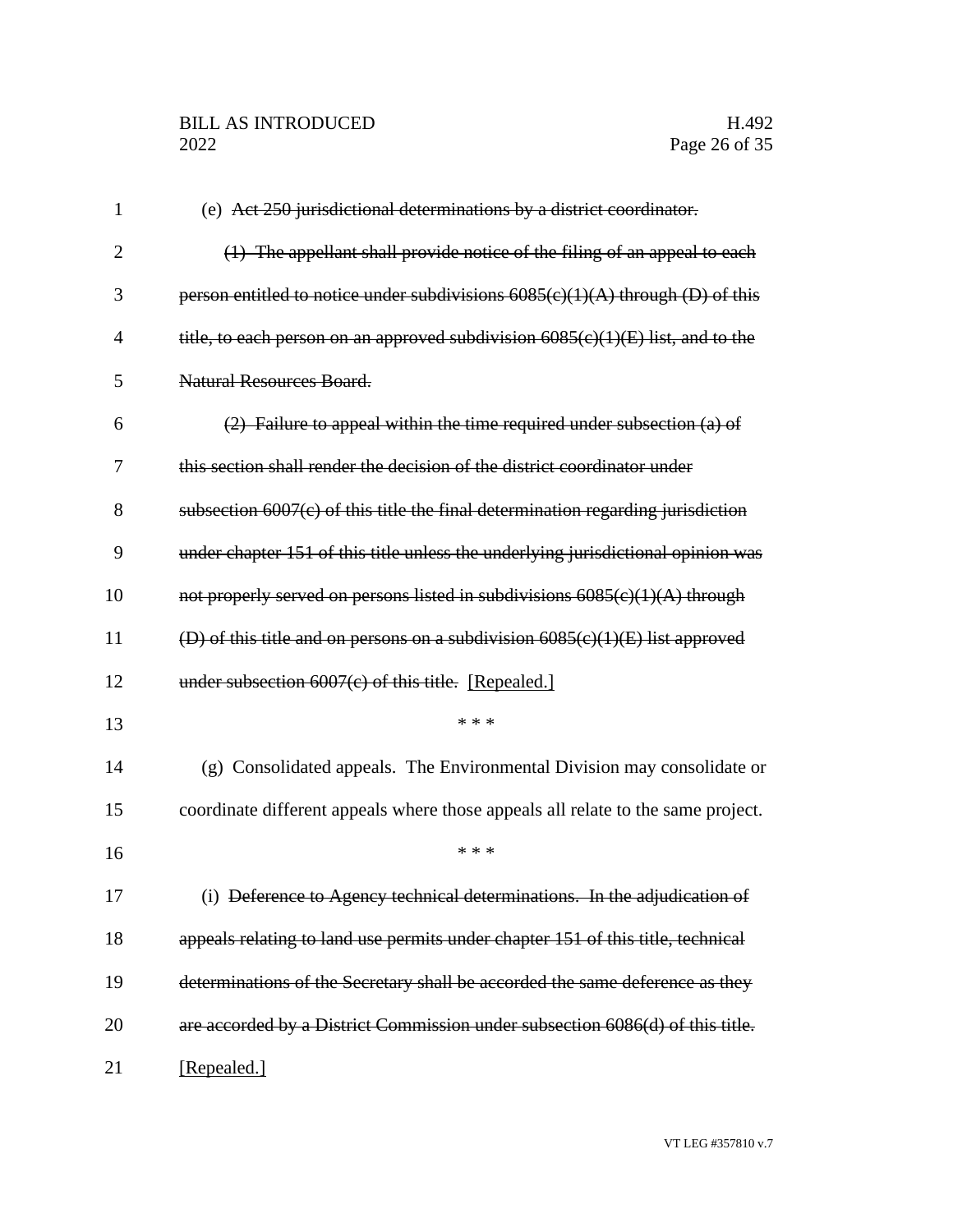| 1              | * * *                                                                                        |
|----------------|----------------------------------------------------------------------------------------------|
| $\overline{2}$ | (k) Limitations on appeals. Notwithstanding any other provision of this                      |
| 3              | section:,                                                                                    |
| $\overline{4}$ | (1) there shall be no appeal from a District Commission decision when                        |
| 5              | the Commission has issued a permit and no hearing was requested or held, or                  |
| 6              | no motion to alter was filed following the issuance of an administrative                     |
| 7              | amendment;                                                                                   |
| 8              | $\left( \frac{2}{2} \right)$ a municipal decision regarding whether a particular application |
| 9              | qualifies for a recorded hearing under 24 V.S.A. § 4471(b) shall not be subject              |
| 10             | to appeal;                                                                                   |
| 11             | (3) if a District Commission issues a partial decision under subsection                      |
| 12             | 6086(b) of this title, any appeal of that decision must be taken within 30 days              |
| 13             | of the date of that decision.                                                                |
| 14             | (1) Representation. The Secretary may represent the Agency of Natural                        |
| 15             | Resources in all appeals under this section. The Chair of the Natural                        |
| 16             | Resources Board may represent the Board in any appeal under this section,                    |
| 17             | unless the Board directs otherwise. If more than one State agency, other than                |
| 18             | the Board, either appeals or seeks to intervene in an appeal under this section,             |
| 19             | only the Attorney General may represent the interests of those agencies of the               |
| 20             | State in the appeal.                                                                         |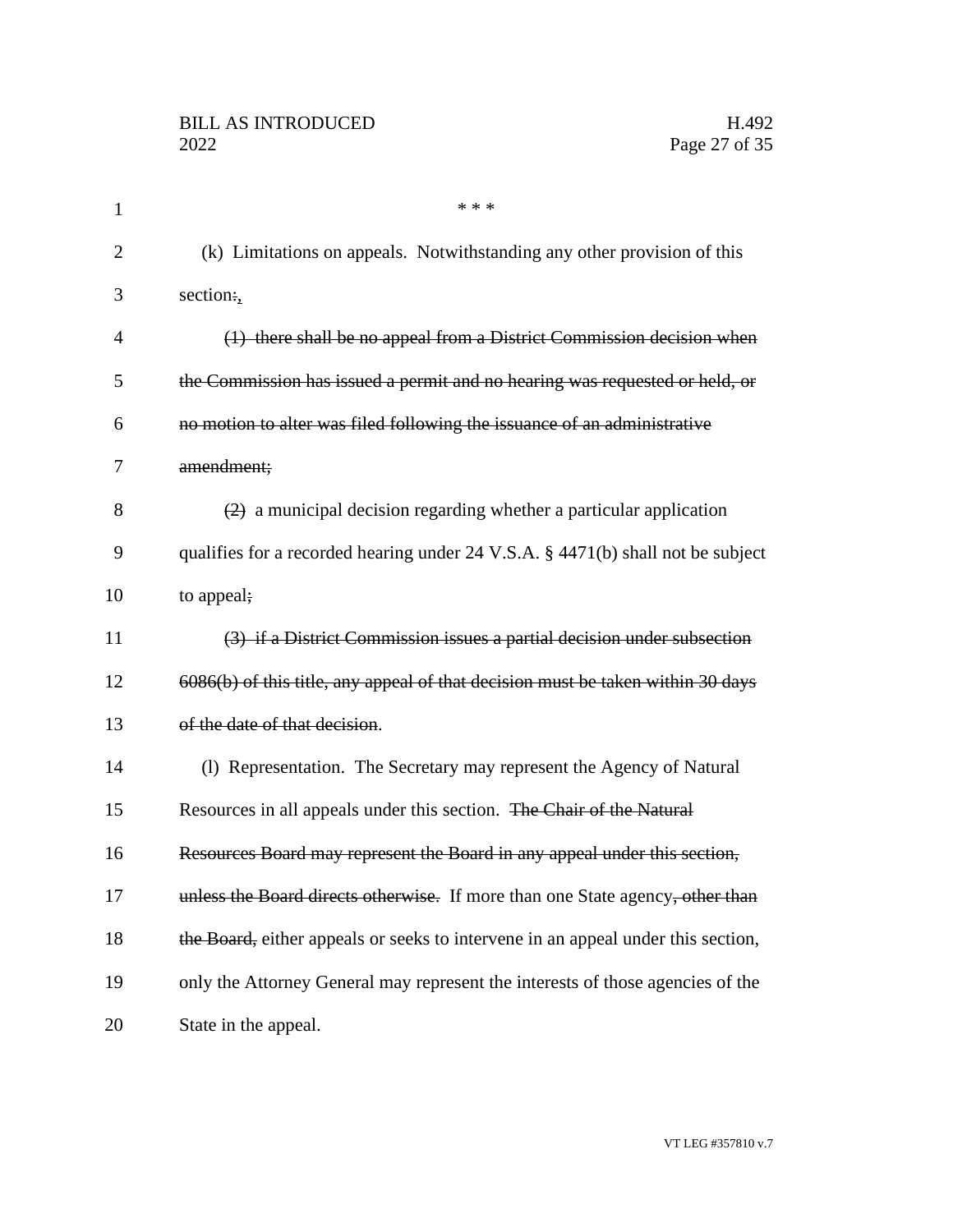# BILL AS INTRODUCED H.492<br>2022 Page 28 of 35

| $\mathbf{1}$   | (m) Precedent. Prior decisions of the Environmental Board, Water                  |
|----------------|-----------------------------------------------------------------------------------|
| $\overline{2}$ | Resources Board, and Waste Facilities Panel shall be given the same weight        |
| 3              | and consideration as prior decisions of the Environmental Division.               |
| $\overline{4}$ | (n) Intervention. Any person may intervene in a pending appeal if that            |
| 5              | person:                                                                           |
| 6              | (1) appeared as a party in the action appealed from and retained party            |
| 7              | status;                                                                           |
| 8              | $(2)$ is a party by right;                                                        |
| 9              | (3) is the Natural Resources Board; [Repealed.]                                   |
| 10             | (4) is a person aggrieved, as defined in this chapter;                            |
| 11             | (5) qualifies as an "interested person," as established in 24 V.S.A.              |
| 12             | § 4465, with respect to appeals under 24 V.S.A. chapter 117; or                   |
| 13             | (6) meets the standard for intervention established in the Vermont Rules          |
| 14             | of Civil Procedure.                                                               |
| 15             | (o) With respect to review of an act or decision of the Secretary pursuant to     |
| 16             | 3 V.S.A. § 2809, the Division may reverse the act or decision or amend an         |
| 17             | allocation of costs to an applicant only if the Division determines that the act, |
| 18             | decision, or allocation was arbitrary, capricious, or an abuse of discretion. In  |
| 19             | the absence of such a determination, the Division shall require the applicant to  |
| 20             | pay the Secretary all costs assessed pursuant to 3 V.S.A. § 2809.                 |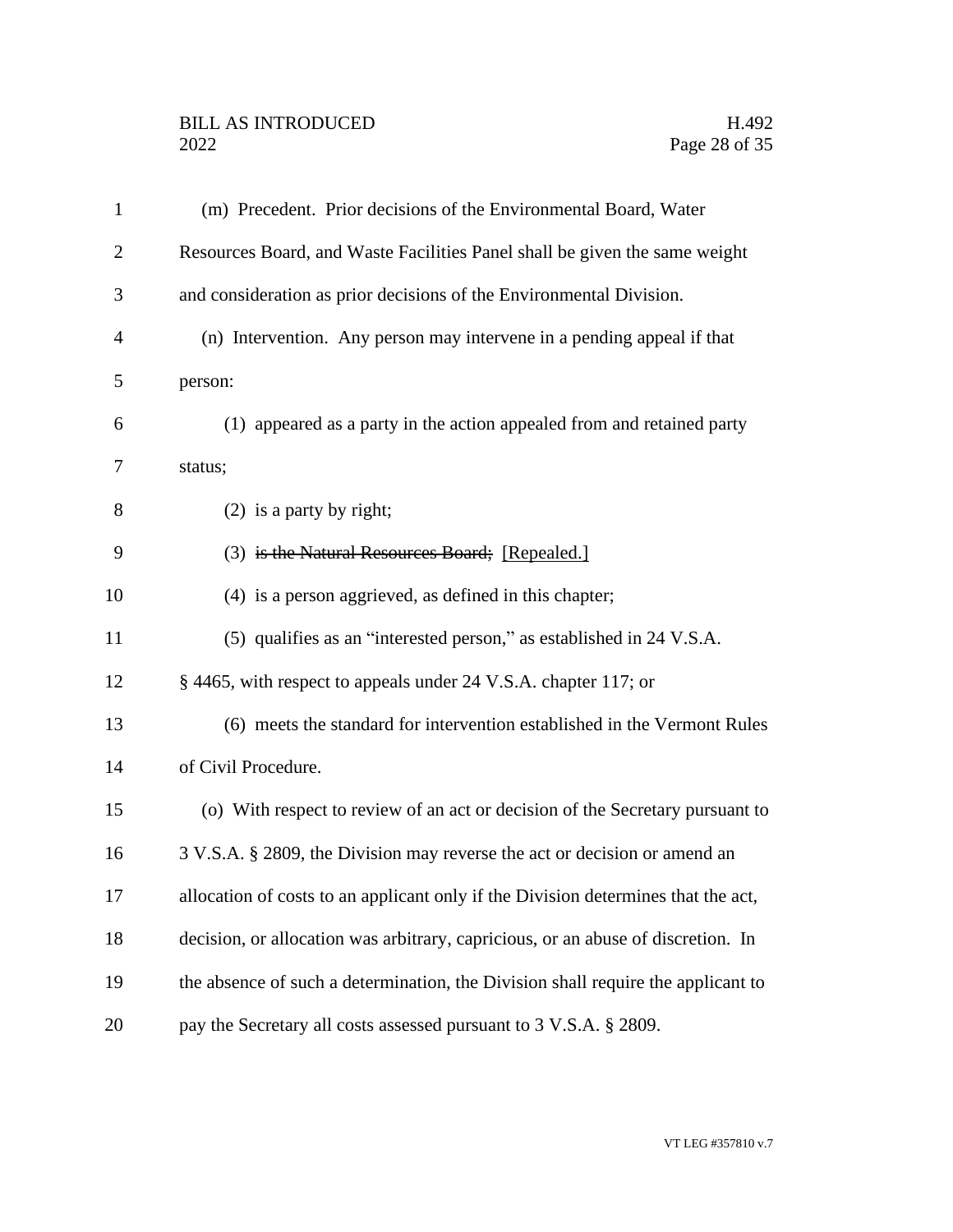# BILL AS INTRODUCED H.492<br>2022 Page 29 of 35

| $\mathbf{1}$   | (p) Administrative record. The Secretary shall certify the administrative          |
|----------------|------------------------------------------------------------------------------------|
| $\overline{2}$ | record as defined in chapter 170 of this title and shall transfer a certified copy |
| 3              | of that record to the Environmental Division when.                                 |
| $\overline{4}$ | $(1)$ there is an appeal of an act or decision of the Secretary that is based      |
| 5              | on that record; or                                                                 |
| 6              | (2) there is an appeal of a decision of a District Commission, and the             |
| 7              | applicant used a decision of the Secretary based on that record to create a        |
| 8              | presumption under a criterion of subsection 6086(a) of this title that is at issue |
| 9              | in the appeal.                                                                     |
| 10             | § 8505. APPEALS TO THE SUPREME COURT                                               |
| 11             | (a) Any person aggrieved by a decision of the Environmental Division               |
| 12             | pursuant to this subchapter, any party by right, or any person aggrieved by a      |
| 13             | decision of the Environmental Review Board may appeal to the Supreme Court         |
| 14             | within 30 days of following the date of the entry of the order or judgment         |
| 15             | appealed from, provided that:                                                      |
| 16             | (1) the person was a party to the proceeding before the Environmental              |
| 17             | Division; or                                                                       |
| 18             | (2) the decision being appealed is the denial of party status; or                  |
| 19             | (3) the Supreme Court determines that:                                             |
| 20             | (A) there was a procedural defect that prevented the person from                   |
| 21             | participating in the proceeding; or                                                |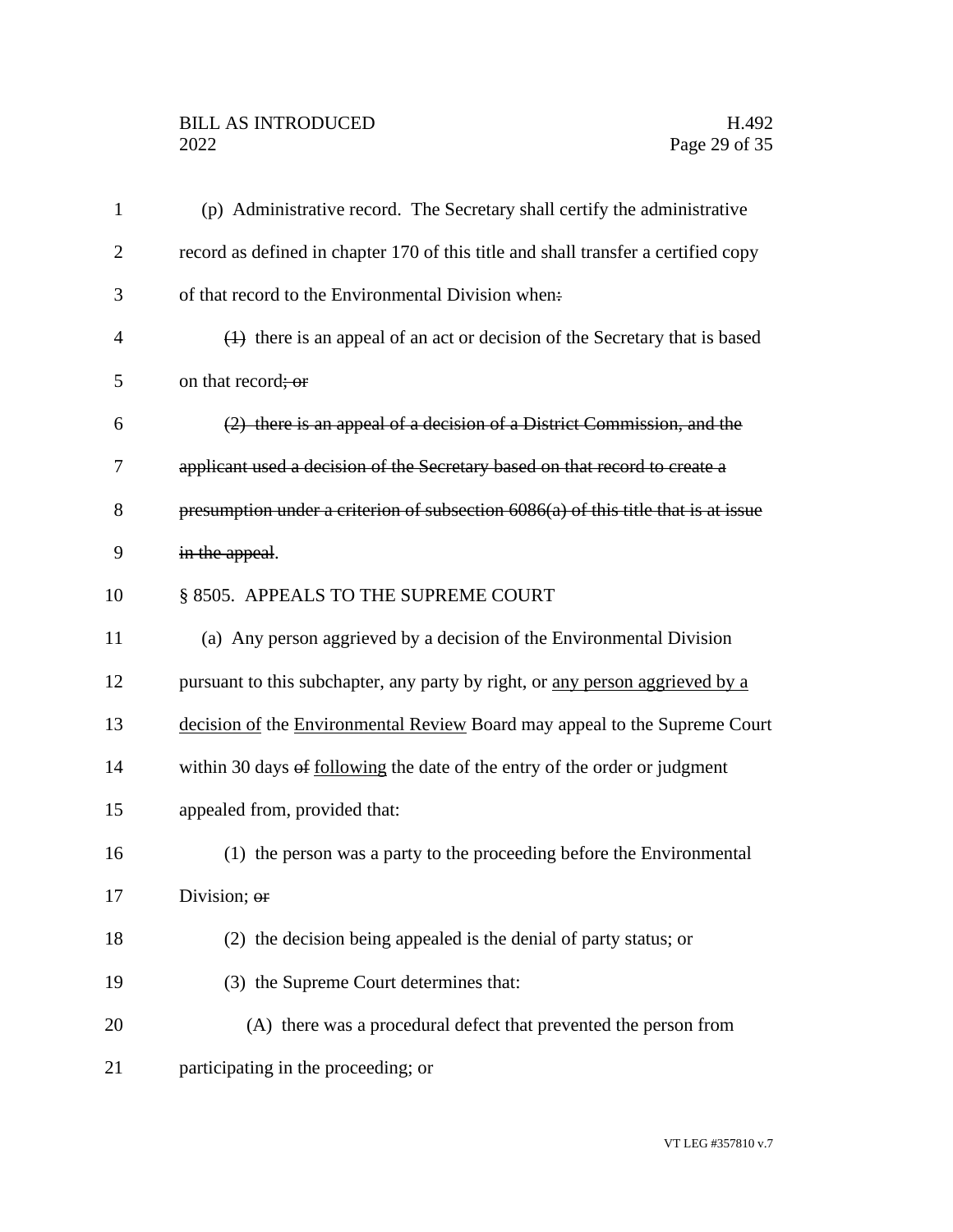# BILL AS INTRODUCED H.492<br>2022 Page 30 of 35

| $\mathbf{1}$   | (B) some other condition exists that would result in manifest injustice     |
|----------------|-----------------------------------------------------------------------------|
| $\overline{c}$ | if the person's right to appeal were disallowed.                            |
| 3              | * * *                                                                       |
| $\overline{4}$ | *** Environmental Division ***                                              |
| 5              | Sec. 10. $4$ V.S.A. $\S$ 34 is amended to read:                             |
| 6              | § 34. JURISDICTION; ENVIRONMENTAL DIVISION                                  |
| 7              | The Environmental Division shall have:                                      |
| 8              | (1) jurisdiction of matters arising under 10 V.S.A. chapters 201 and 220;   |
| 9              | and                                                                         |
| 10             | (2) jurisdiction of matters arising under 24 V.S.A. chapter 61,             |
| 11             | subchapter 12 and 24 V.S.A. chapter 117; and                                |
| 12             | (3) original jurisdiction to revoke permits under 10 V.S.A. chapter 151.    |
| 13             | *** Judicial Nominating Board ***                                           |
| 14             | Sec. 11. $4$ V.S.A. $\S$ 601 is amended to read:                            |
| 15             | § 601. JUDICIAL NOMINATING BOARD CREATED; COMPOSITION                       |
| 16             | (a) The Judicial Nominating Board is created for the nomination of          |
| 17             | Supreme Court Justices, Superior judges, magistrates, the Chair and members |
| 18             | of the Environmental Review Board, and the Chair and members of the Public  |
| 19             | Utility Commission.                                                         |
| 20             | * * *                                                                       |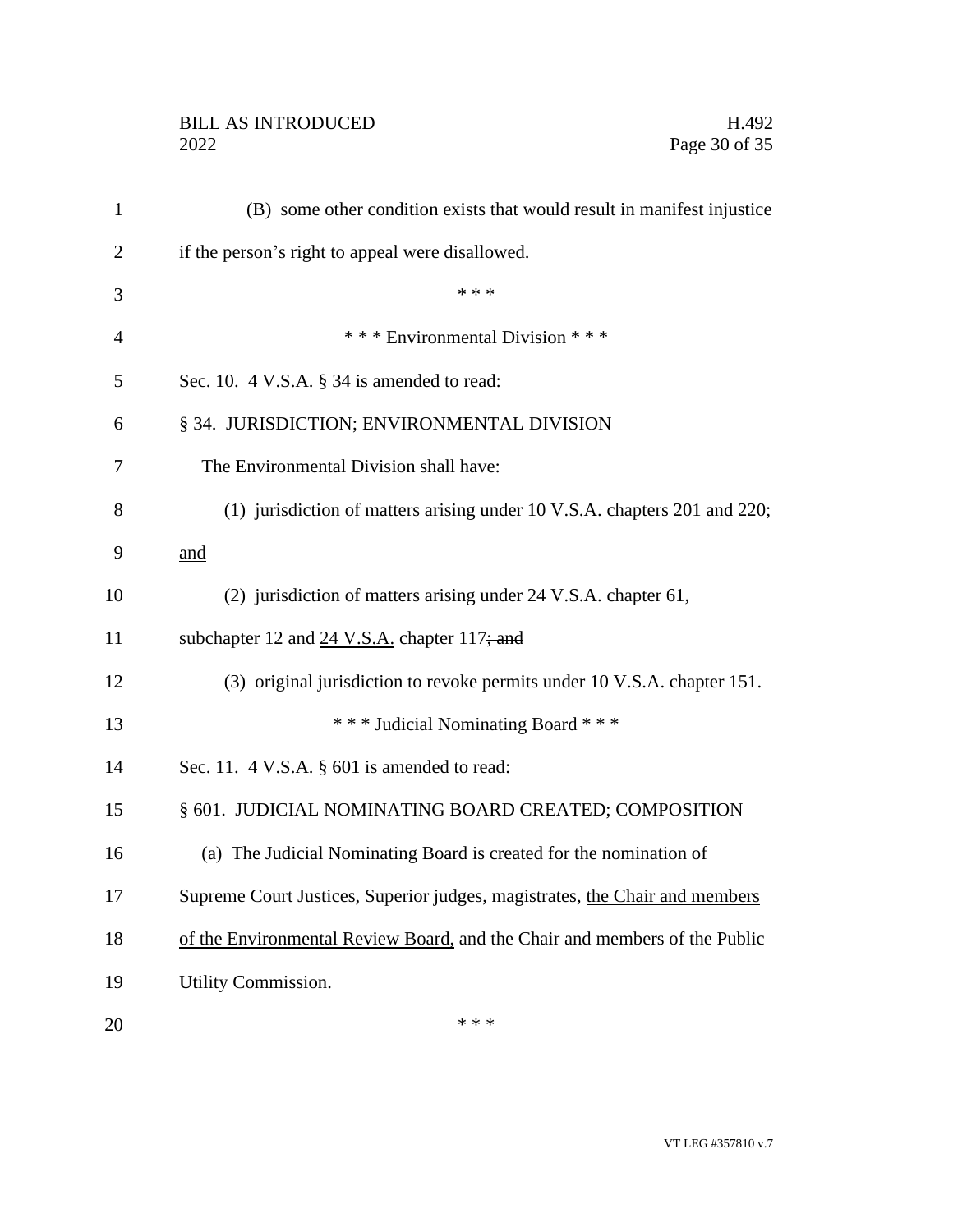| $\mathbf{1}$   | (d) The Judicial Nominating Board shall adopt rules under 3 V.S.A.               |
|----------------|----------------------------------------------------------------------------------|
| $\overline{2}$ | chapter 25 which that shall establish criteria and standards for the nomination  |
| 3              | of candidates for Justices of the Supreme Court, Superior judges, magistrates,   |
| $\overline{4}$ | the Chair and members of the Environmental Review Board, and the Chair and       |
| 5              | members of the Public Utility Commission based on the attributes identified in   |
| 6              | subsection $602(d)$ of this title. The application form shall not be included in |
| 7              | the rules and may be developed and periodically revised at the discretion of the |
| 8              | Board.                                                                           |
| 9              | * * *                                                                            |
| 10             | Sec. 12. 4 V.S.A. § 602b is added to read:                                       |
| 11             | § 602b. DUTIES; ENVIRONMENTAL REVIEW BOARD MEMBERS                               |
| 12             | (a) In accordance with 10 V.S.A. § 6021, whenever a vacancy occurs for a         |
| 13             | member position on the Environmental Review Board, the Governor shall            |
| 14             | submit at least five names of potential nominees to the Judicial Nominating      |
| 15             | Board for review. The Judicial Nominating Board shall submit to the              |
| 16             | Governor the names of candidates it deems well qualified. The Judicial           |
| 17             | Nominating Board shall submit to the Governor a summary of the                   |
| 18             | qualifications and experience of each candidate whose name is submitted to the   |
| 19             | Governor, together with any further information relevant to the matter.          |
| 20             | (b) A candidate for the position of member of the Environmental Review           |
| 21             | Board shall not be required to be an attorney; however, if the candidate is      |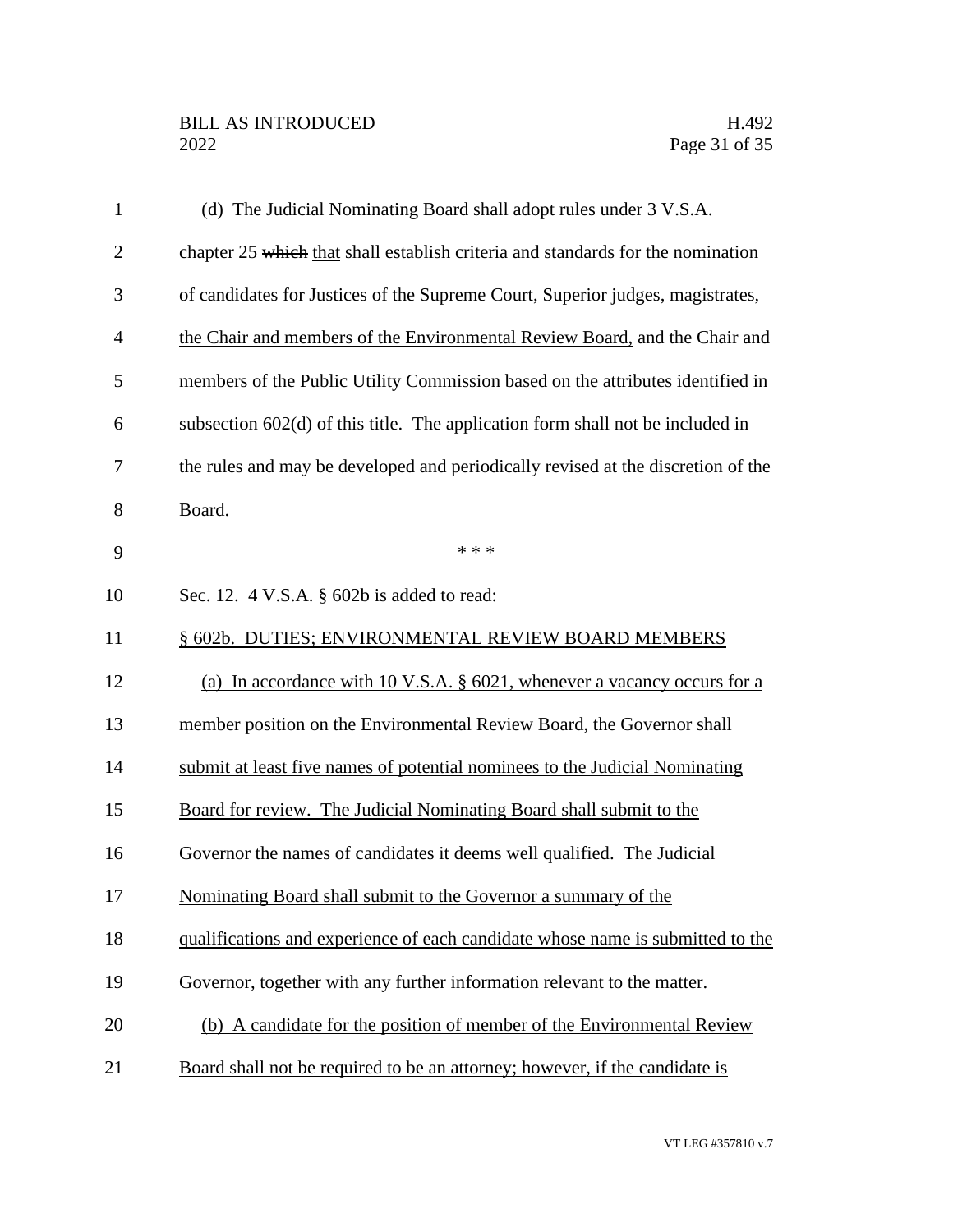| $\mathbf{1}$   | admitted to practice law in Vermont, the Judicial Nominating Board shall           |
|----------------|------------------------------------------------------------------------------------|
| $\overline{2}$ | submit the candidate's name to the Court Administrator, who shall disclose to      |
| 3              | the Board information solely about professional disciplinary action taken or       |
| $\overline{4}$ | pending concerning the candidate. If a candidate is not admitted to practice       |
| 5              | law in Vermont but practices a profession requiring licensure, certification, or   |
| 6              | other professional regulation by the State, the Judicial Nominating Board shall    |
| 7              | submit the candidate's name to the State professional regulatory entity, and       |
| 8              | that entity shall disclose to the Board any professional disciplinary action taken |
| 9              | or pending concerning the candidate.                                               |
| 10             | (c) A candidate shall possess the following attributes:                            |
| 11             | (1) Integrity. A candidate shall possess a record and reputation for               |
| 12             | excellent character and integrity.                                                 |
| 13             | Impartiality. A candidate shall exhibit an ability to make judicial<br>(2)         |
| 14             | determinations in a manner free of bias.                                           |
| 15             | (3) Work ethic. A candidate shall demonstrate diligence.                           |
| 16             | (4) Availability. A candidate shall have adequate time to dedicate to the          |
| 17             | position.                                                                          |
| 18             | The Board shall not contain two members who reside in the same<br>(d)              |
| 19             | county.                                                                            |
| 20             | (e) Candidates shall be sought who have experience, expertise, or skills           |
| 21             | relating to one or more of the following areas: environmental science, natural     |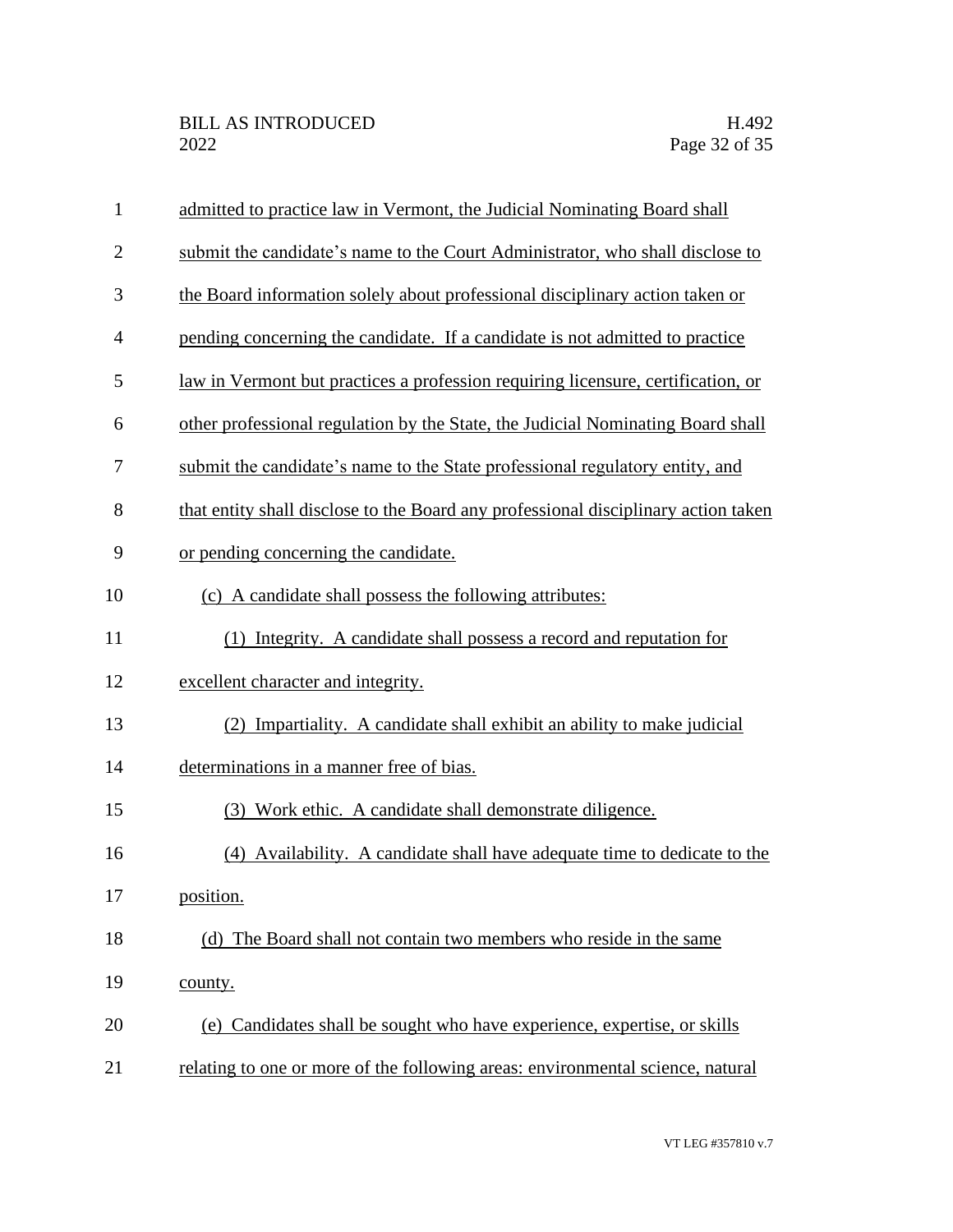| $\mathbf{1}$   | resources law and policy, land use planning, community planning, or           |
|----------------|-------------------------------------------------------------------------------|
| 2              | environmental justice.                                                        |
| 3              | Sec. 13. 4 V.S.A. § 603 is amended to read:                                   |
| $\overline{4}$ | § 603. APPOINTMENT OF JUSTICES, JUDGES, MAGISTRATES,;                         |
| 5              | PUBLIC UTILITY COMMISSION CHAIR, AND MEMBERS;                                 |
| 6              | ENVIRONMENTAL REVIEW BOARD CHAIR AND MEMBERS                                  |
| 7              | Whenever the Governor appoints a Supreme Court Justice, a Superior            |
| 8              | Judge, a magistrate, the Chair or a member of the Public Utility Commission,  |
| 9              | or a member of the Public Utility Commission the Chair or a member of the     |
| 10             | Environmental Review Board, he or she the Governor shall select from the list |
| 11             | of names of qualified persons submitted by the Judicial Nominating Board      |
| 12             | pursuant to law. The names of candidates submitted and not selected shall     |
| 13             | remain confidential.                                                          |
| 14             | *** Report; Transition; Revision Authority Effective Dates ***                |
| 15             | Sec. 14. ENVIRONMENTAL REVIEW BOARD POSITIONS;                                |
| 16             | <b>APPROPRIATION</b>                                                          |
| 17             | (a) The following new positions are created at the Environmental Review       |
| 18             | Board for the purposes of carrying out this act:                              |
| 19             | (1) one Staff Attorney 1; and                                                 |
| 20             | (2) four half-time Environmental Review Board members.                        |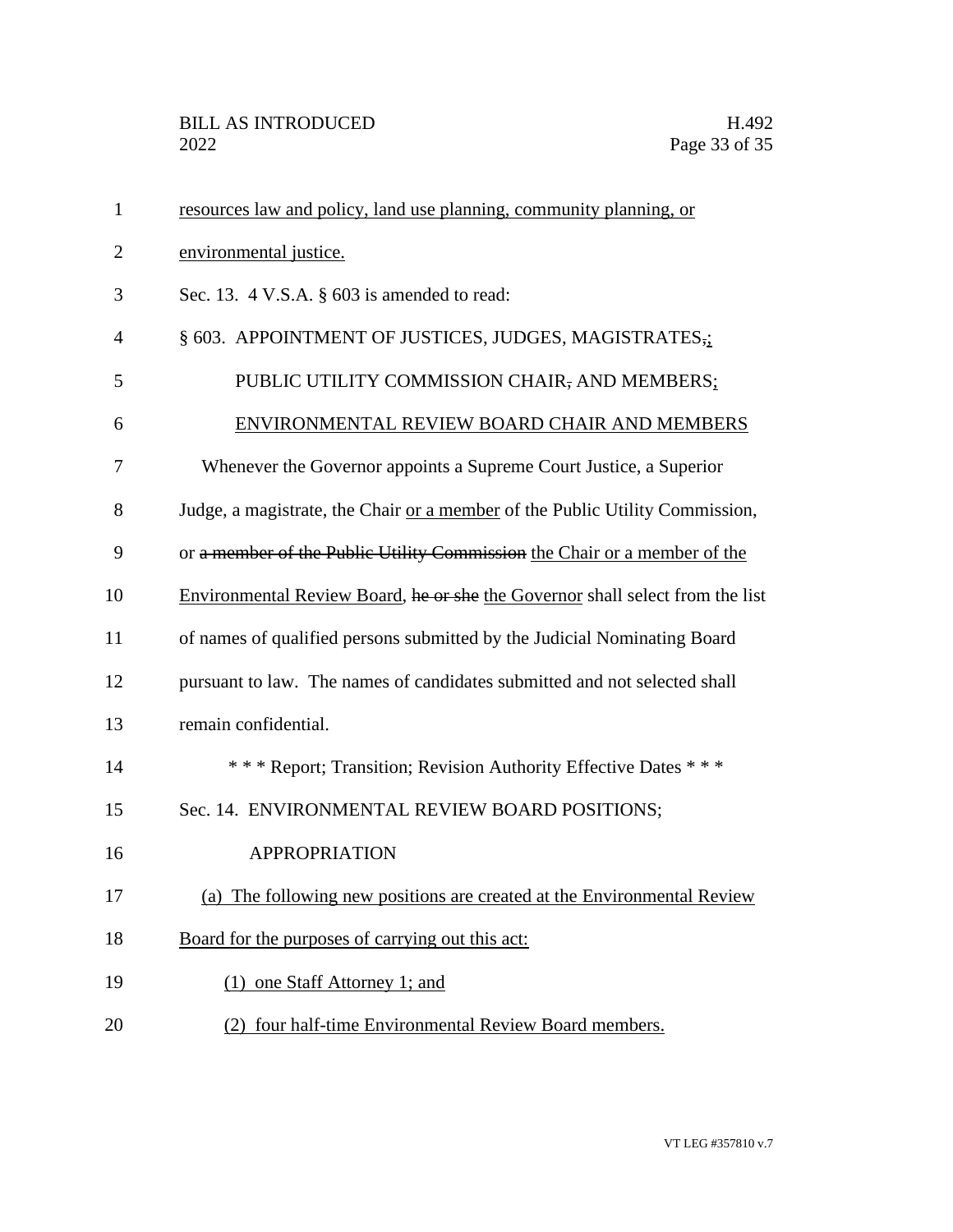| $\mathbf{1}$   | (b) The sum of \$300,000.00 is appropriated to the Environmental Review           |
|----------------|-----------------------------------------------------------------------------------|
| $\overline{2}$ | Board from the General Fund in fiscal year 2023 for the positions established     |
| 3              | in subsection (a) of this section and for additional operating costs required to  |
| $\overline{4}$ | implement the appeals process established in this act.                            |
| 5              | Sec. 15. NATURAL RESOURCES BOARD TRANSITION                                       |
| 6              | (a) The Governor shall appoint the members of Environmental Review                |
| 7              | Board on or before January 1, 2023, and the terms of any Natural Resources        |
| 8              | Board member not appointed consistent with the requirements of 10 V.S.A.          |
| 9              | $\S$ 6021(a)(1)(A) or (B) shall expire on that day.                               |
| 10             | (b) The Environmental Review Board shall adopt rules of procedure for its         |
| 11             | hearing process pursuant to 10 V.S.A. $\S$ 6025(a) on or before July 1, 2023.     |
| 12             | Sec. 16. REPORT; ENVIRONMENTAL REVIEW BOARD                                       |
| 13             | On or before December 31, 2023, the Chair of the Environmental Review             |
| 14             | Board shall report to the House Committee on Natural Resources, Fish, and         |
| 15             | Wildlife and the Senate Committee on Natural Resources and Energy on              |
| 16             | necessary updates to the Act 250 program, including how to transition to          |
| 17             | location-based jurisdiction in order to protect natural resources of statewide    |
| 18             | significance, including biodiversity, and to encourage development in             |
| 19             | appropriate locations; the effectiveness of the current permit fee structure; and |